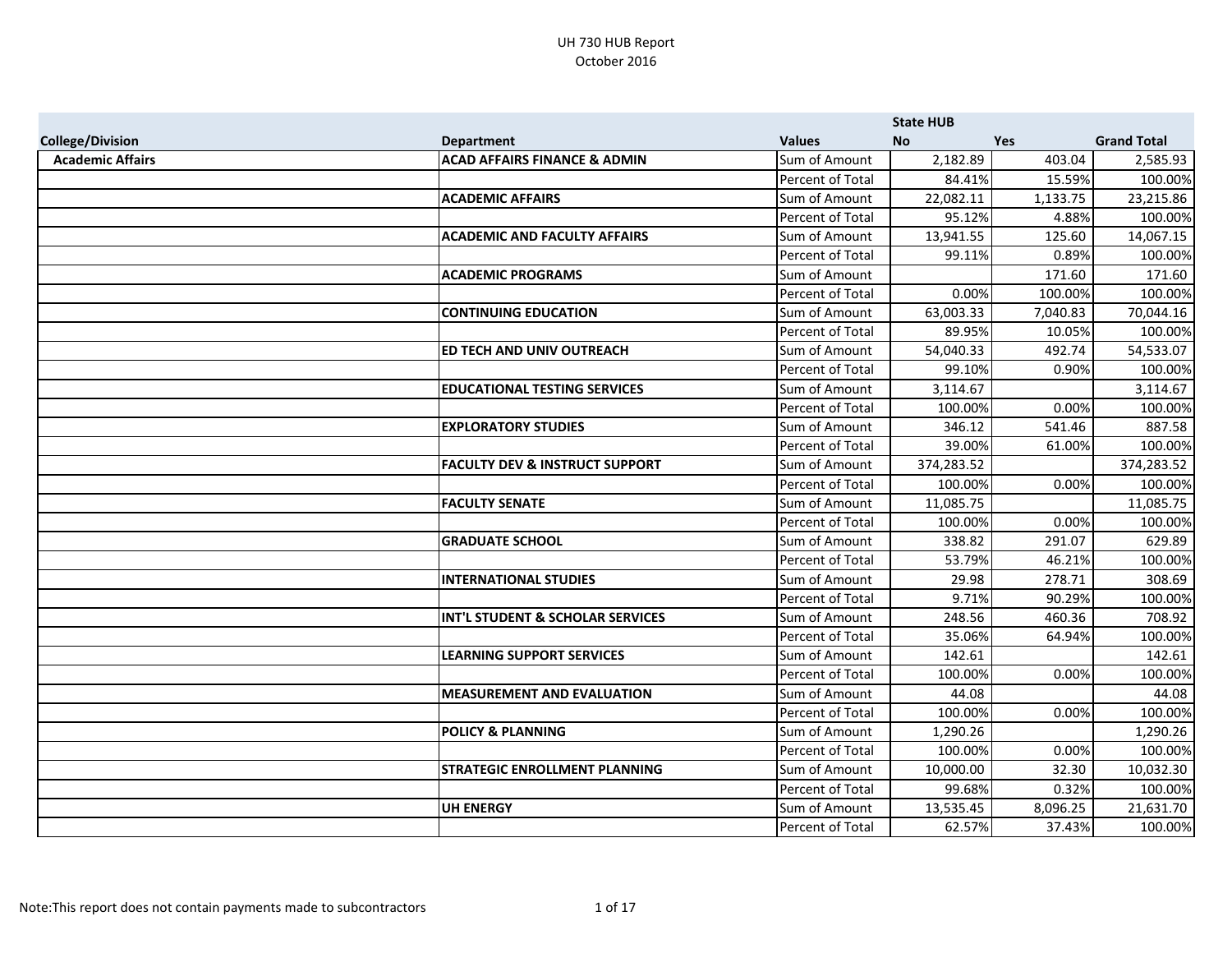|                                          |                                      |                      | <b>State HUB</b> |            |                    |
|------------------------------------------|--------------------------------------|----------------------|------------------|------------|--------------------|
| <b>College/Division</b>                  | <b>Department</b>                    | <b>Values</b>        | <b>No</b>        | <b>Yes</b> | <b>Grand Total</b> |
| <b>Academic Affairs</b>                  | UH OFF-CAMPUS SUPPORT                | Sum of Amount        | 2,054.48         | 315.66     | 2,370.14           |
|                                          |                                      | Percent of Total     | 86.68%           | 13.32%     | 100.00%            |
|                                          | UH SUGAR LAND                        | Sum of Amount        | 85,146.79        | 24,650.28  | 109,797.07         |
|                                          |                                      | Percent of Total     | 77.55%           | 22.45%     | 100.00%            |
|                                          | UNDERGRADUATE ACADEMIC AFFAIRS       | Sum of Amount        | 77.96            |            | 77.96              |
|                                          |                                      | Percent of Total     | 100.00%          | 0.00%      | 100.00%            |
|                                          | UNDERGRADUATE STUDENT SUCCESS        | Sum of Amount        | 6,087.30         |            | 6,087.30           |
|                                          |                                      | Percent of Total     | 100.00%          | 0.00%      | 100.00%            |
|                                          | UNDERGRADUATE STUDENT SUCCESS CTR    | Sum of Amount        | 44.08            |            | 44.08              |
|                                          |                                      | Percent of Total     | 100.00%          | 0.00%      | 100.00%            |
|                                          | <b>WRITING CENTER</b>                | <b>Sum of Amount</b> | 453.20           |            | 453.20             |
|                                          |                                      | Percent of Total     | 100.00%          | 0.00%      | 100.00%            |
| <b>Academic Affairs Sum of Amount</b>    |                                      |                      | 663,573.84       | 44,033.65  | 707,607.49         |
| <b>Academic Affairs Percent of Total</b> |                                      |                      | 93.78%           | 6.22%      | 100.00%            |
| <b>Administration and Finance</b>        | <b>ADMINISTRATION &amp; FINANCE</b>  | Sum of Amount        | 20,579.00        | 7,924.49   | 28,503.49          |
|                                          |                                      | Percent of Total     | 72.20%           | 27.80%     | 100.00%            |
|                                          | <b>AUXILIARY SERVICES OPERATIONS</b> | Sum of Amount        | 35,206.39        | 133.99     | 35,340.38          |
|                                          |                                      | Percent of Total     | 99.62%           | 0.38%      | 100.00%            |
|                                          | <b>BUDGET</b>                        | Sum of Amount        | 517.69           |            | 517.69             |
|                                          |                                      | Percent of Total     | 100.00%          | 0.00%      | 100.00%            |
|                                          | <b>BUSINESS SERVICES</b>             | <b>Sum of Amount</b> | 849.19           |            | 849.19             |
|                                          |                                      | Percent of Total     | 100.00%          | 0.00%      | 100.00%            |
|                                          | <b>BUSINESS SERVICES III</b>         | Sum of Amount        | 340.38           | 2,062.06   | 2,402.44           |
|                                          |                                      | Percent of Total     | 14.17%           | 85.83%     | 100.00%            |
|                                          | <b>BUSINESS SERVICES SITE II</b>     | Sum of Amount        | 347.90           | 1,505.78   | 1,853.68           |
|                                          |                                      | Percent of Total     | 18.77%           | 81.23%     | 100.00%            |
|                                          | <b>CENTRAL FACILITY SERVICES</b>     | Sum of Amount        | 3,521.45         | 2,502.47   | 6,023.92           |
|                                          |                                      | Percent of Total     | 58.46%           | 41.54%     | 100.00%            |
|                                          | <b>COUGAR CARD</b>                   | Sum of Amount        | 18,880.19        | 500.83     | 19,381.02          |
|                                          |                                      | Percent of Total     | 97.42%           | 2.58%      | 100.00%            |
|                                          | <b>CULLEN PERFORMANCE HALL</b>       | Sum of Amount        | 300.00           |            | 300.00             |
|                                          |                                      | Percent of Total     | 100.00%          | 0.00%      | 100.00%            |
|                                          | <b>EMERGENCY MANAGEMENT</b>          | Sum of Amount        | 10,000.00        | 17.94      | 10,017.94          |
|                                          |                                      | Percent of Total     | 99.82%           | 0.18%      | 100.00%            |
|                                          | <b>ENTERPRISE SYSTEMS</b>            | Sum of Amount        | 205,475.06       | 69,875.62  | 275,350.68         |
|                                          |                                      | Percent of Total     | 74.62%           | 25.38%     | 100.00%            |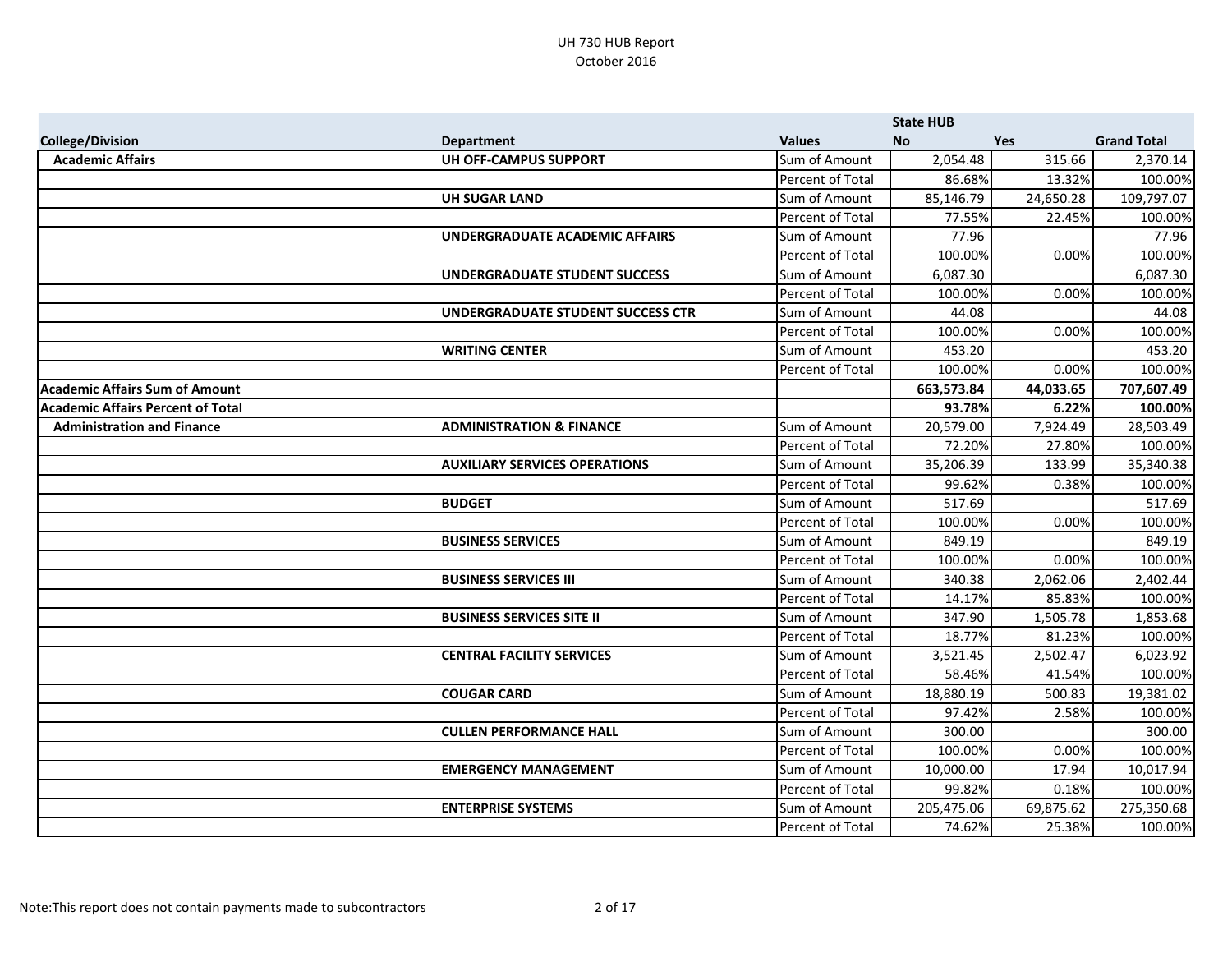|                                   |                                                     |                      | <b>State HUB</b> |            |                    |
|-----------------------------------|-----------------------------------------------------|----------------------|------------------|------------|--------------------|
| <b>College/Division</b>           | <b>Department</b>                                   | <b>Values</b>        | <b>No</b>        | <b>Yes</b> | <b>Grand Total</b> |
| <b>Administration and Finance</b> | <b>ENV HEALTH &amp; LIFE SAFETY</b>                 | Sum of Amount        | 677.98           | 573.17     | 1,251.15           |
|                                   |                                                     | Percent of Total     | 54.19%           | 45.81%     | 100.00%            |
|                                   | <b>FACILITIES MANAGEMENT</b>                        | Sum of Amount        | 2,202.77         | 71,678.32  | 73,881.09          |
|                                   |                                                     | Percent of Total     | 2.98%            | 97.02%     | 100.00%            |
|                                   | <b>FACILITIES OPERATION &amp; MAINT</b>             | Sum of Amount        | 89,355.59        | 3,083.62   | 92,439.21          |
|                                   |                                                     | Percent of Total     | 96.66%           | 3.34%      | 100.00%            |
|                                   | <b>FACILITIES PLANNING &amp; CONSTRUCTION</b>       | Sum of Amount        | 27,124,281.10    | 301,517.31 | 27,425,798.41      |
|                                   |                                                     | Percent of Total     | 98.90%           | 1.10%      | 100.00%            |
|                                   | <b>FINANCE-A&amp;F</b>                              | Sum of Amount        | 9,109.49         | 1,326.29   | 10,435.78          |
|                                   |                                                     | Percent of Total     | 87.29%           | 12.71%     | 100.00%            |
|                                   | <b>FIRE LIFE SAFETY SERVICES</b>                    | <b>Sum of Amount</b> | 3,687.00         |            | 3,687.00           |
|                                   |                                                     | Percent of Total     | 100.00%          | 0.00%      | 100.00%            |
|                                   | <b>HIGH PERFORMANCE &amp; COMPUTING &amp; NETWK</b> | Sum of Amount        | 2,495.99         |            | 2,495.99           |
|                                   |                                                     | Percent of Total     | 100.00%          | 0.00%      | 100.00%            |
|                                   | <b>HUMAN RESOURCES</b>                              | Sum of Amount        | 74,466.16        | 1,790.86   | 76,257.02          |
|                                   |                                                     | Percent of Total     | 97.65%           | 2.35%      | 100.00%            |
|                                   | <b>INST - BUSINESS SERVICES</b>                     | Sum of Amount        | 447,502.92       |            | 447,502.92         |
|                                   |                                                     | Percent of Total     | 100.00%          | 0.00%      | 100.00%            |
|                                   | <b>INST - FINANCE</b>                               | Sum of Amount        |                  | 2,640.00   | 2,640.00           |
|                                   |                                                     | Percent of Total     | 0.00%            | 100.00%    | 100.00%            |
|                                   | <b>INST - FINANCIAL ACCOUNTING</b>                  | <b>Sum of Amount</b> | 369.27           |            | 369.27             |
|                                   |                                                     | Percent of Total     | 100.00%          | 0.00%      | 100.00%            |
|                                   | <b>KUHA RADIO</b>                                   | Sum of Amount        | 461.07           | 304.53     | 765.60             |
|                                   |                                                     | Percent of Total     | 60.22%           | 39.78%     | 100.00%            |
|                                   | <b>KUHF RADIO</b>                                   | Sum of Amount        | 28,618.28        | 9,491.61   | 38,109.89          |
|                                   |                                                     | Percent of Total     | 75.09%           | 24.91%     | 100.00%            |
|                                   | MINOR AND PLANNED PROJECTS                          | Sum of Amount        | 253,762.53       |            | 253,762.53         |
|                                   |                                                     | Percent of Total     | 100.00%          | 0.00%      | 100.00%            |
|                                   | <b>MINOR IN-HOUSE CONSTRUCTION</b>                  | Sum of Amount        | 11,695.80        | 22,346.57  | 34,042.37          |
|                                   |                                                     | Percent of Total     | 34.36%           | 65.64%     | 100.00%            |
|                                   | <b>OFFICE EQUAL OPPORTUNITY SRVS</b>                | Sum of Amount        | 1,613.88         | 1,631.88   | 3,245.76           |
|                                   |                                                     | Percent of Total     | 49.72%           | 50.28%     | 100.00%            |
|                                   | <b>PARKING &amp; TRANSPORTATION OPERATIONS</b>      | Sum of Amount        | 294,401.92       | 16,512.29  | 310,914.21         |
|                                   |                                                     | Percent of Total     | 94.69%           | 5.31%      | 100.00%            |
|                                   | <b>PHY PLANT-AUTOMOTIVE</b>                         | Sum of Amount        | 32,205.59        | 2,201.70   | 34,407.29          |
|                                   |                                                     | Percent of Total     | 93.60%           | 6.40%      | 100.00%            |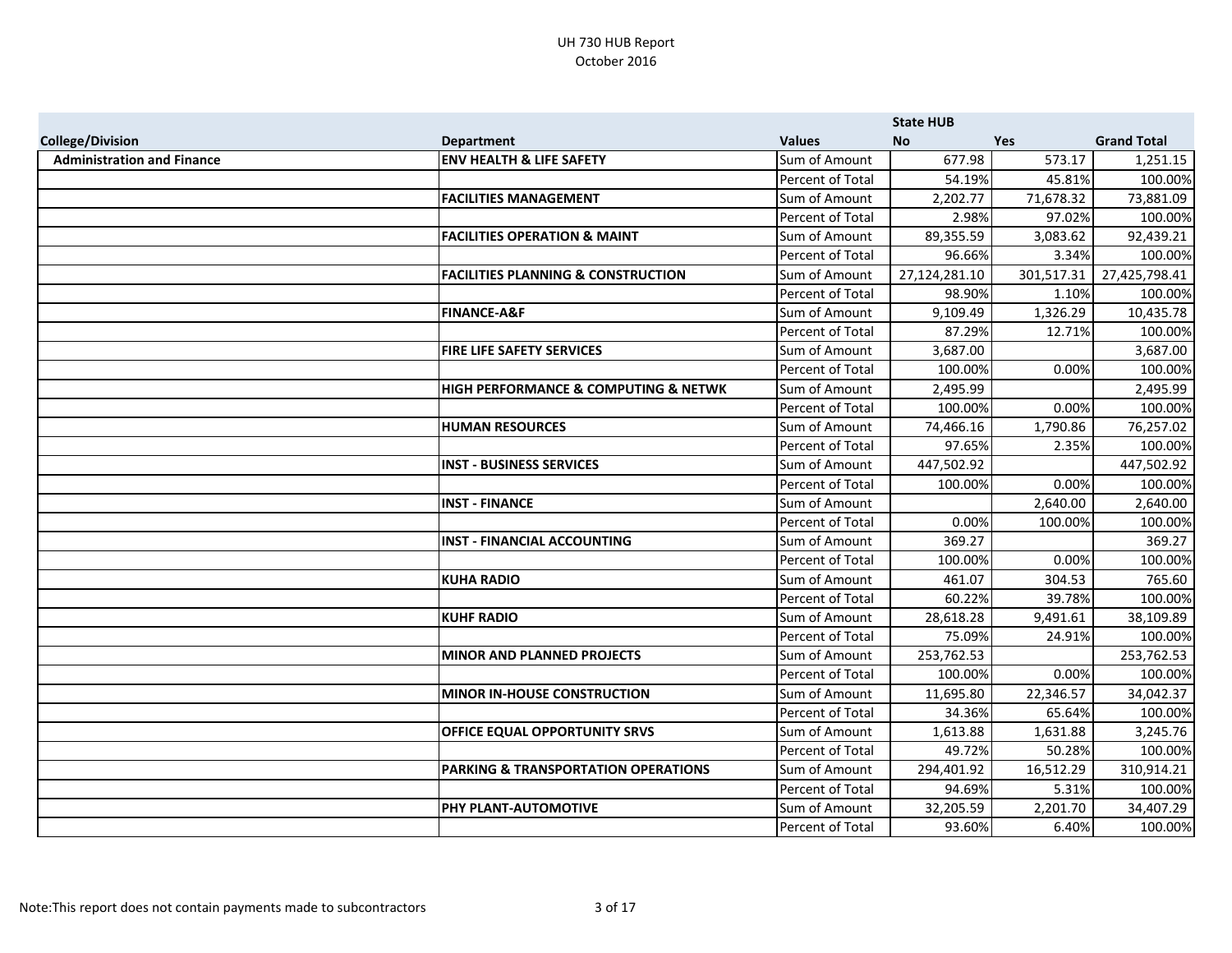|                                   |                                          |                         | <b>State HUB</b> |              |                    |
|-----------------------------------|------------------------------------------|-------------------------|------------------|--------------|--------------------|
| <b>College/Division</b>           | <b>Department</b>                        | <b>Values</b>           | No               | <b>Yes</b>   | <b>Grand Total</b> |
| <b>Administration and Finance</b> | <b>PHY PLANT-GROUNDS MAINT</b>           | Sum of Amount           | 37,456.54        |              | 37,456.54          |
|                                   |                                          | Percent of Total        | 100.00%          | 0.00%        | 100.00%            |
|                                   | <b>PHY PLANT-SOLID WASTE</b>             | Sum of Amount           | 7,584.81         | 513.00       | 8,097.81           |
|                                   |                                          | Percent of Total        | 93.66%           | 6.34%        | 100.00%            |
|                                   | <b>PHYSICAL PLANT</b>                    | Sum of Amount           | 137,996.61       | 763,818.11   | 901,814.72         |
|                                   |                                          | Percent of Total        | 15.30%           | 84.70%       | 100.00%            |
|                                   | <b>POLICE</b>                            | Sum of Amount           | 28,135.78        | 1,315.56     | 29,451.34          |
|                                   |                                          | Percent of Total        | 95.53%           | 4.47%        | 100.00%            |
|                                   | <b>POSTAL SERVICES OPERATIONS</b>        | Sum of Amount           | 535.00           | 50.00        | 585.00             |
|                                   |                                          | Percent of Total        | 91.45%           | 8.55%        | 100.00%            |
|                                   | <b>PRINTING OPERATIONS</b>               | Sum of Amount           | 42,607.15        | 1,309.53     | 43,916.68          |
|                                   |                                          | Percent of Total        | 97.02%           | 2.98%        | 100.00%            |
|                                   | <b>PUBLIC SAFETY SYSTEMS</b>             | Sum of Amount           | 236.75           |              | 236.75             |
|                                   |                                          | Percent of Total        | 100.00%          | 0.00%        | 100.00%            |
|                                   | <b>PURCHASED UTILITIES</b>               | Sum of Amount           | 398.00           |              | 398.00             |
|                                   |                                          | Percent of Total        | 100.00%          | 0.00%        | 100.00%            |
|                                   | <b>REAL ESTATE SERVICES</b>              | Sum of Amount           | 4,800.00         |              | 4,800.00           |
|                                   |                                          | <b>Percent of Total</b> | 100.00%          | 0.00%        | 100.00%            |
|                                   | <b>RISK MANAGEMENT</b>                   | Sum of Amount           | 203.79           |              | 203.79             |
|                                   |                                          | Percent of Total        | 100.00%          | 0.00%        | 100.00%            |
|                                   | <b>SERVICE LEVEL AGREEMENT</b>           | Sum of Amount           | 1,560.00         |              | 1,560.00           |
|                                   |                                          | Percent of Total        | 100.00%          | 0.00%        | 100.00%            |
|                                   | <b>STUDENT BUSINESS SERVICES</b>         | Sum of Amount           | 10,735.32        | 1,614.32     | 12,349.64          |
|                                   |                                          | Percent of Total        | 86.93%           | 13.07%       | 100.00%            |
|                                   | <b>TECHNOLOGY SERVICES &amp; SUPPORT</b> | Sum of Amount           | 761,432.91       | 1,055,601.93 | 1,817,034.84       |
|                                   |                                          | Percent of Total        | 41.91%           | 58.09%       | 100.00%            |
|                                   | TV PUBLIC BROADCASTING                   | Sum of Amount           | 86,331.26        | 4,203.31     | 90,534.57          |
|                                   |                                          | Percent of Total        | 95.36%           | 4.64%        | 100.00%            |
|                                   | UH SPORTS & ENTERTAINMENT SVC            | Sum of Amount           | 374,839.54       |              | 374,839.54         |
|                                   |                                          | Percent of Total        | 100.00%          | 0.00%        | 100.00%            |
|                                   | UIT EXTERNALLY FUNDED PROJECTS           | Sum of Amount           |                  | 8,330.47     | 8,330.47           |
|                                   |                                          | Percent of Total        | 0.00%            | 100.00%      | 100.00%            |
|                                   | <b>UIT SECURITY</b>                      | Sum of Amount           |                  | 23,848.02    | 23,848.02          |
|                                   |                                          | Percent of Total        | 0.00%            | 100.00%      | 100.00%            |
|                                   | UNIV INFORMATION TECH PROJECTS           | Sum of Amount           | 3,348.72         |              | 3,348.72           |
|                                   |                                          | Percent of Total        | 100.00%          | 0.00%        | 100.00%            |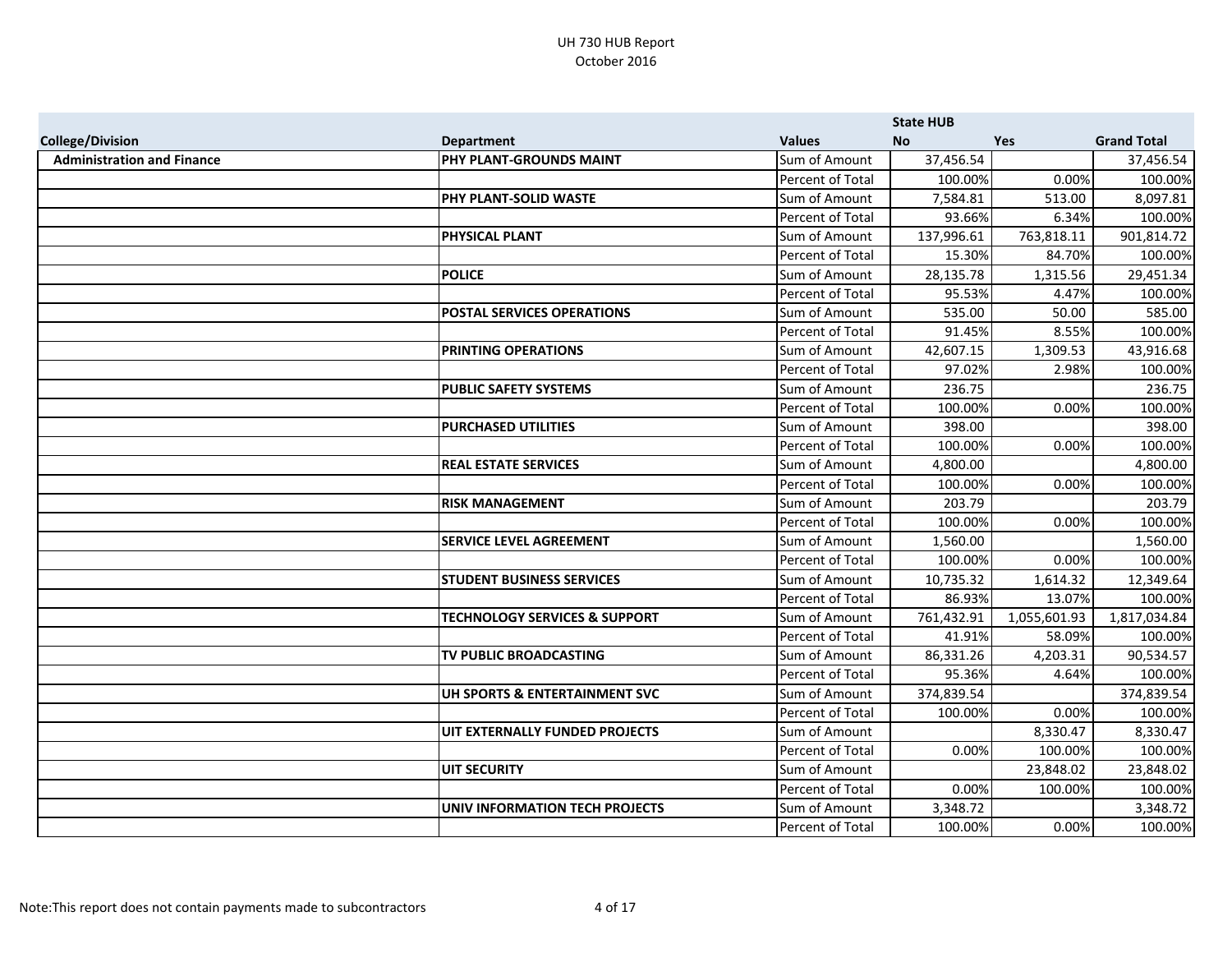|                                                 |                                             |                         | <b>State HUB</b> |              |                    |
|-------------------------------------------------|---------------------------------------------|-------------------------|------------------|--------------|--------------------|
| <b>College/Division</b>                         | <b>Department</b>                           | <b>Values</b>           | <b>No</b>        | <b>Yes</b>   | <b>Grand Total</b> |
| <b>Administration and Finance</b>               | UNIVERSITY INFORMATION TECHNOLOGY           | Sum of Amount           | 2,367.64         |              | 2,367.64           |
|                                                 |                                             | Percent of Total        | 100.00%          | 0.00%        | 100.00%            |
| <b>Administration and Finance Sum of Amount</b> |                                             |                         | 30,173,494.41    | 2,380,225.58 | 32,553,719.99      |
| Administration and Finance Percent of Total     |                                             |                         | 92.69%           | 7.31%        | 100.00%            |
| Architecture                                    | <b>ARCHITECTURE</b>                         | Sum of Amount           | 2,801.78         | 282.15       | 3,083.93           |
|                                                 |                                             | Percent of Total        | 90.85%           | 9.15%        | 100.00%            |
|                                                 | <b>COMMU DESIGN CNTR SUSAN ROGERS</b>       | Sum of Amount           | 1,152.37         |              | 1,152.37           |
|                                                 |                                             | <b>Percent of Total</b> | 100.00%          | 0.00%        | 100.00%            |
|                                                 | <b>DEAN, ARCHITECTURE</b>                   | Sum of Amount           | 38,030.92        | 5,868.82     | 43,899.74          |
|                                                 |                                             | Percent of Total        | 86.63%           | 13.37%       | 100.00%            |
| <b>Architecture Sum of Amount</b>               |                                             |                         | 41,985.07        | 6,150.97     | 48,136.04          |
| <b>Architecture Percent of Total</b>            |                                             |                         | 87.22%           | 12.78%       | 100.00%            |
| <b>Business Administration</b>                  | <b>ACCOUNTANCY AND TAXATION</b>             | Sum of Amount           | 2,203.32         | 2,161.59     | 4,364.91           |
|                                                 |                                             | Percent of Total        | 50.48%           | 49.52%       | 100.00%            |
|                                                 | <b>ACCOUNTING CERTIFICATE PROGRAM</b>       | Sum of Amount           | 545.22           | 73.61        | 618.83             |
|                                                 |                                             | Percent of Total        | 88.10%           | 11.90%       | 100.00%            |
|                                                 | <b>BAUER CAREER SERVICES CTR</b>            | Sum of Amount           | 17,240.10        | 142.91       | 17,383.01          |
|                                                 |                                             | Percent of Total        | 99.18%           | 0.82%        | 100.00%            |
|                                                 | <b>BAUER COMMUNICATIONS</b>                 | Sum of Amount           | 1,409.92         | 8,547.67     | 9,957.59           |
|                                                 |                                             | Percent of Total        | 14.16%           | 85.84%       | 100.00%            |
|                                                 | <b>BAUER DIVISION OF TECHNOLOGY</b>         | <b>Sum of Amount</b>    | 38,260.98        | 3,066.06     | 41,327.04          |
|                                                 |                                             | Percent of Total        | 92.58%           | 7.42%        | 100.00%            |
|                                                 | <b>BAUER EXTERNAL RELATIONS DEPT</b>        | Sum of Amount           | 419.95           | 785.34       | 1,205.29           |
|                                                 |                                             | Percent of Total        | 34.84%           | 65.16%       | 100.00%            |
|                                                 | <b>BAUER GRADUATE PROFESSIONAL PROGRAMS</b> | <b>Sum of Amount</b>    | 248.06           | 1,557.50     | 1,805.56           |
|                                                 |                                             | Percent of Total        | 13.74%           | 86.26%       | 100.00%            |
|                                                 | <b>CTR FOR EXECUTIVE DEVELOPMENT</b>        | Sum of Amount           | 1,962.50         |              | 1,962.50           |
|                                                 |                                             | Percent of Total        | 100.00%          | 0.00%        | 100.00%            |
|                                                 | <b>DEAN'S OFFICE, BAUER COLLEGE</b>         | Sum of Amount           | 91,525.62        | 8,806.19     | 100,331.81         |
|                                                 |                                             | Percent of Total        | 91.22%           | 8.78%        | 100.00%            |
|                                                 | <b>DECISION AND INFORMATION SCIEN</b>       | Sum of Amount           | 315.71           | 1,954.12     | 2,269.83           |
|                                                 |                                             | Percent of Total        | 13.91%           | 86.09%       | 100.00%            |
|                                                 | <b>EXECUTIVE DEGREE PROGRAMS</b>            | Sum of Amount           | 55,511.65        | 7,976.66     | 63,488.31          |
|                                                 |                                             | Percent of Total        | 87.44%           | 12.56%       | 100.00%            |
|                                                 | <b>FINANCE-BAUER COLLEGE</b>                | Sum of Amount           | 9,810.87         | 686.87       | 10,497.74          |
|                                                 |                                             | Percent of Total        | 93.46%           | 6.54%        | 100.00%            |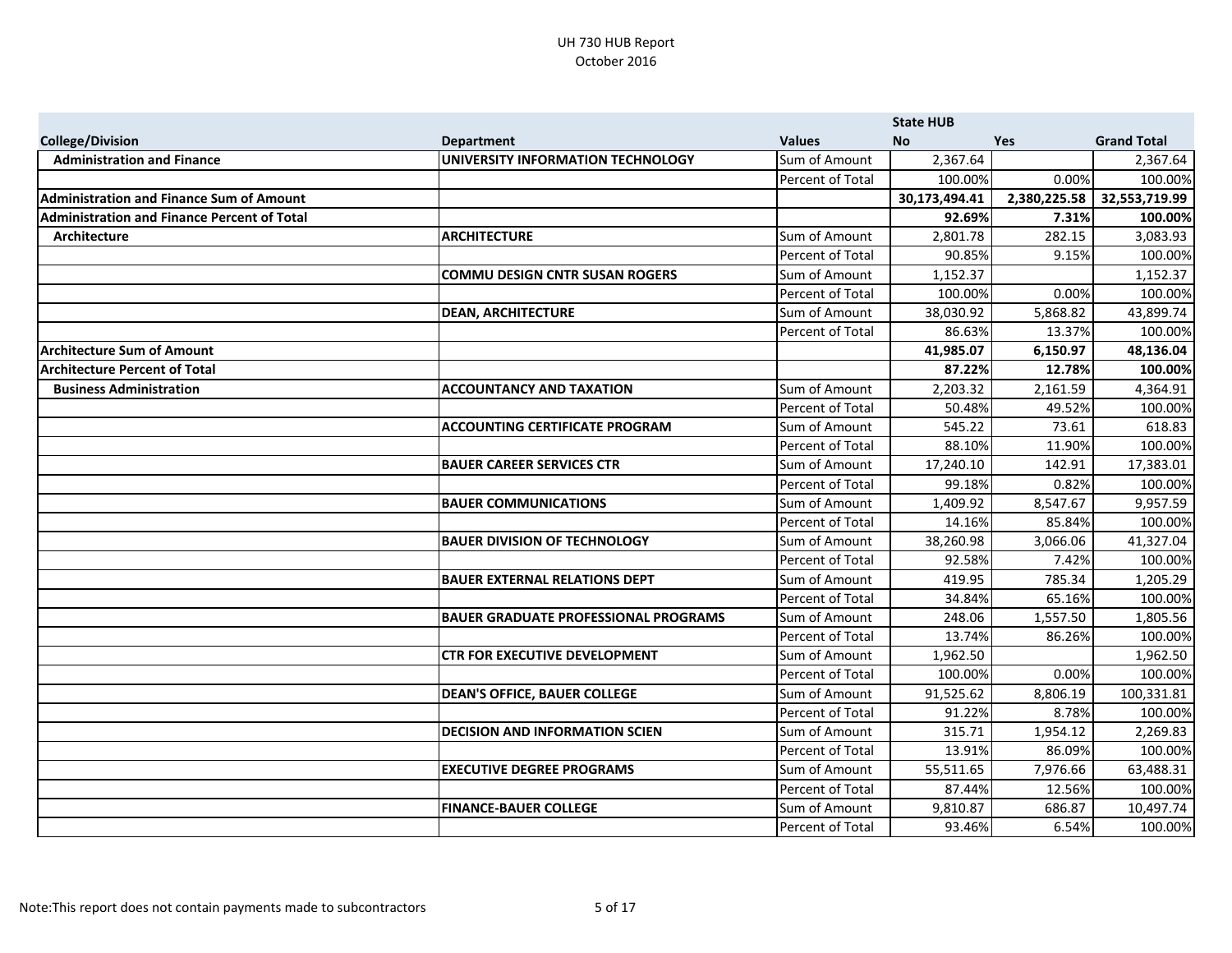|                                                 |                                              |                  | <b>State HUB</b> |            |                    |
|-------------------------------------------------|----------------------------------------------|------------------|------------------|------------|--------------------|
| <b>College/Division</b>                         | <b>Department</b>                            | <b>Values</b>    | <b>No</b>        | <b>Yes</b> | <b>Grand Total</b> |
| <b>Business Administration</b>                  | MANAGEMENT-BAUER COLLEGE                     | Sum of Amount    | 988.99           | 871.15     | 1,860.14           |
|                                                 |                                              | Percent of Total | 53.17%           | 46.83%     | 100.00%            |
|                                                 | <b>MARKETING-BAUER COLLEGE</b>               | Sum of Amount    | 764.70           | 453.48     | 1,218.18           |
|                                                 |                                              | Percent of Total | 62.77%           | 37.23%     | 100.00%            |
|                                                 | <b>SALES EXCELLENCE INSTITUTE</b>            | Sum of Amount    | 16,733.03        | 3,919.38   | 20,652.41          |
|                                                 |                                              | Percent of Total | 81.02%           | 18.98%     | 100.00%            |
|                                                 | <b>SMALL BUSINESS DEV CENTER</b>             | Sum of Amount    | 39,102.32        | 14,454.91  | 53,557.23          |
|                                                 |                                              | Percent of Total | 73.01%           | 26.99%     | 100.00%            |
|                                                 | <b>UNDERGRAD BUSINESS PROG</b>               | Sum of Amount    | 9,981.27         | 1,527.26   | 11,508.53          |
|                                                 |                                              | Percent of Total | 86.73%           | 13.27%     | 100.00%            |
|                                                 | <b>WOLFF CTR FOR ENTREPRENEURSHIP</b>        | Sum of Amount    | 2,176.08         | 2,298.47   | 4,474.55           |
|                                                 |                                              | Percent of Total | 48.63%           | 51.37%     | 100.00%            |
| <b>Business Administration Sum of Amount</b>    |                                              |                  | 289,200.29       | 59,283.17  | 348,483.46         |
| <b>Business Administration Percent of Total</b> |                                              |                  | 82.99%           | 17.01%     | 100.00%            |
| <b>Chancellor/President</b>                     | <b>BASEBALL</b>                              | Sum of Amount    | 10,722.07        | 617.50     | 11,339.57          |
|                                                 |                                              | Percent of Total | 94.55%           | 5.45%      | 100.00%            |
|                                                 | <b>COMMUNITY RELATIONS &amp; INST ACCESS</b> | Sum of Amount    | 337.29           | 122.53     | 459.82             |
|                                                 |                                              | Percent of Total | 73.35%           | 26.65%     | 100.00%            |
|                                                 | <b>FOOTBALL</b>                              | Sum of Amount    | 191,780.97       | 22,357.46  | 214,138.43         |
|                                                 |                                              | Percent of Total | 89.56%           | 10.44%     | 100.00%            |
|                                                 | <b>INTERCOLLEGIATE ATHLETICS</b>             | Sum of Amount    | 558,603.82       | 42,417.50  | 601,021.32         |
|                                                 |                                              | Percent of Total | 92.94%           | 7.06%      | 100.00%            |
|                                                 | <b>MEN'S BASKETBALL</b>                      | Sum of Amount    | 33,009.60        | 1,311.80   | 34,321.40          |
|                                                 |                                              | Percent of Total | 96.18%           | 3.82%      | 100.00%            |
|                                                 | <b>MEN'S GOLF</b>                            | Sum of Amount    | 28,782.51        |            | 28,782.51          |
|                                                 |                                              | Percent of Total | 100.00%          | 0.00%      | 100.00%            |
|                                                 | <b>MEN'S TRACK AND FIELD</b>                 | Sum of Amount    | 251.43           |            | 251.43             |
|                                                 |                                              | Percent of Total | 100.00%          | 0.00%      | 100.00%            |
|                                                 | <b>OFFICE OF SPECIAL EVENTS</b>              | Sum of Amount    | 19,801.58        | 6,726.38   | 26,527.96          |
|                                                 |                                              | Percent of Total | 74.64%           | 25.36%     | 100.00%            |
|                                                 | <b>PRESIDENT</b>                             | Sum of Amount    | 867.96           | 490.25     | 1,358.21           |
|                                                 |                                              | Percent of Total | 63.90%           | 36.10%     | 100.00%            |
|                                                 | <b>STAFF COUNCIL</b>                         | Sum of Amount    | 4,730.64         |            | 4,730.64           |
|                                                 |                                              | Percent of Total | 100.00%          | 0.00%      | 100.00%            |
|                                                 | <b>WOMEN'S BASKETBALL</b>                    | Sum of Amount    | 7,744.73         | 439.15     | 8,183.88           |
|                                                 |                                              | Percent of Total | 94.63%           | 5.37%      | 100.00%            |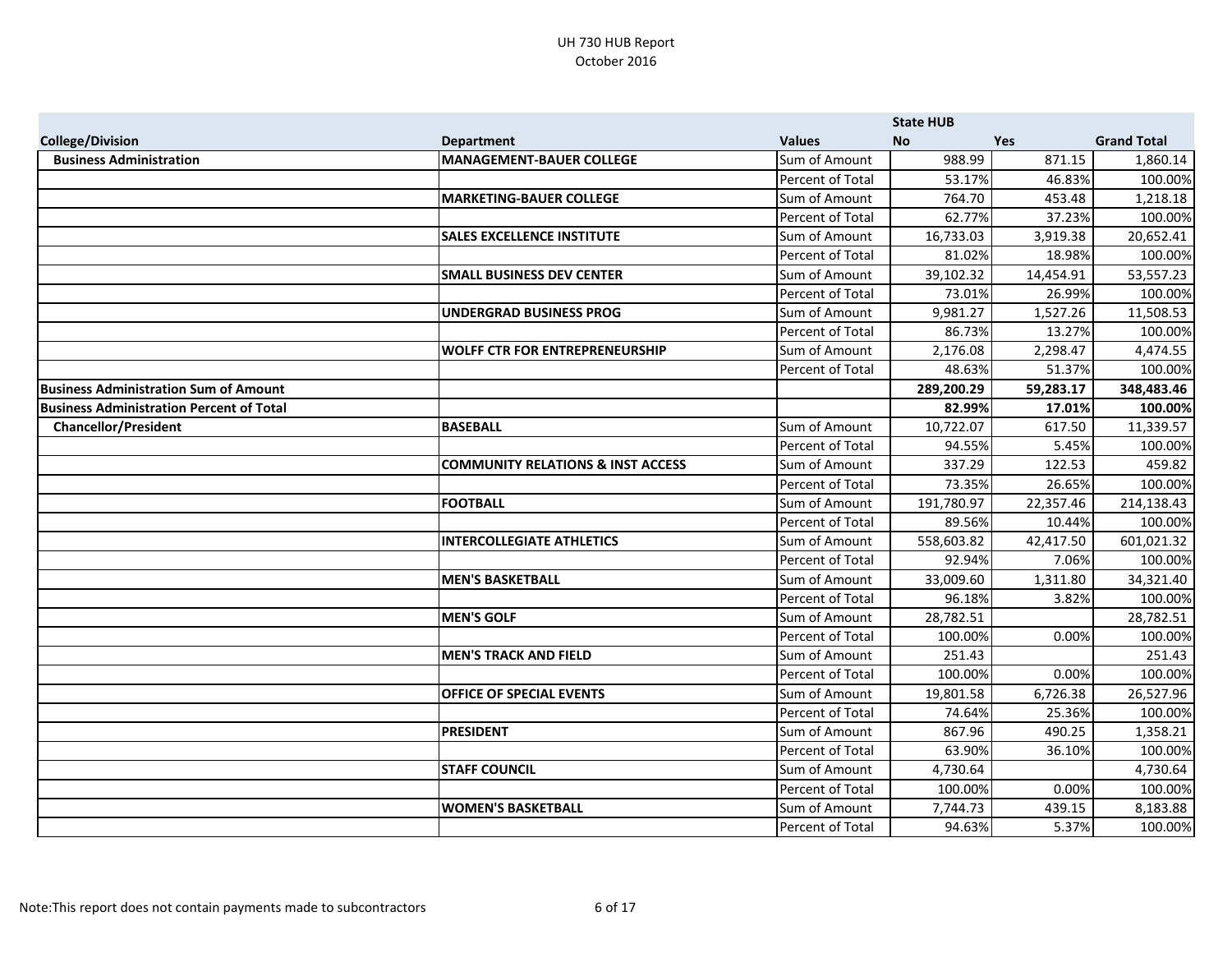|                                              |                                          |                  | <b>State HUB</b> |           |                    |
|----------------------------------------------|------------------------------------------|------------------|------------------|-----------|--------------------|
| <b>College/Division</b>                      | <b>Department</b>                        | <b>Values</b>    | <b>No</b>        | Yes       | <b>Grand Total</b> |
| <b>Chancellor/President</b>                  | <b>WOMEN'S GOLF</b>                      | Sum of Amount    | 9,601.47         |           | 9,601.47           |
|                                              |                                          | Percent of Total | 100.00%          | 0.00%     | 100.00%            |
|                                              | <b>WOMEN'S SOCCER</b>                    | Sum of Amount    | 3,058.99         | 1,816.05  | 4,875.04           |
|                                              |                                          | Percent of Total | 62.75%           | 37.25%    | 100.00%            |
|                                              | <b>WOMEN'S SOFTBALL</b>                  | Sum of Amount    | 14,384.82        | 2,297.40  | 16,682.22          |
|                                              |                                          | Percent of Total | 86.23%           | 13.77%    | 100.00%            |
|                                              | <b>WOMEN'S SWIMMING &amp; DIVING</b>     | Sum of Amount    | 2,594.60         | 689.28    | 3,283.88           |
|                                              |                                          | Percent of Total | 79.01%           | 20.99%    | 100.00%            |
|                                              | <b>WOMEN'S TENNIS</b>                    | Sum of Amount    | 2,257.18         | 286.64    | 2,543.82           |
|                                              |                                          | Percent of Total | 88.73%           | 11.27%    | 100.00%            |
|                                              | <b>WOMEN'S VOLLEYBALL</b>                | Sum of Amount    | 10,990.79        | 2,745.00  | 13,735.79          |
|                                              |                                          | Percent of Total | 80.02%           | 19.98%    | 100.00%            |
| <b>Chancellor/President Sum of Amount</b>    |                                          |                  | 899,520.45       | 82,316.94 | 981,837.39         |
| <b>Chancellor/President Percent of Total</b> |                                          |                  | 91.62%           | 8.38%     | 100.00%            |
| <b>College of the Arts</b>                   | <b>ART</b>                               | Sum of Amount    | 11,549.25        | 6,193.11  | 17,742.36          |
|                                              |                                          | Percent of Total | 65.09%           | 34.91%    | 100.00%            |
|                                              | <b>BAND</b>                              | Sum of Amount    | 45,616.68        | 280.63    | 45,897.31          |
|                                              |                                          | Percent of Total | 99.39%           | 0.61%     | 100.00%            |
|                                              | <b>BLAFFER GALLERY</b>                   | Sum of Amount    | 330.21           | 2,151.25  | 2,481.46           |
|                                              |                                          | Percent of Total | 13.31%           | 86.69%    | 100.00%            |
|                                              | <b>CWMCA CENTER FOR THE ARTS</b>         | Sum of Amount    | 31,594.16        | 8,404.25  | 39,998.41          |
|                                              |                                          | Percent of Total | 78.99%           | 21.01%    | 100.00%            |
|                                              | <b>DEAN, COLLEGE OF THE ARTS</b>         | Sum of Amount    | 6.76             | 1,545.98  | 1,552.74           |
|                                              |                                          | Percent of Total | 0.44%            | 99.56%    | 100.00%            |
|                                              | <b>MUSIC</b>                             | Sum of Amount    | 35,517.72        | 3,854.59  | 39,372.31          |
|                                              |                                          | Percent of Total | 90.21%           | 9.79%     | 100.00%            |
|                                              | <b>THEATER</b>                           | Sum of Amount    | 31,011.29        | 366.05    | 31,377.34          |
|                                              |                                          | Percent of Total | 98.83%           | 1.17%     | 100.00%            |
| <b>College of the Arts Sum of Amount</b>     |                                          |                  | 155,626.07       | 22,795.86 | 178,421.93         |
| <b>College of the Arts Percent of Total</b>  |                                          |                  | 87.22%           | 12.78%    | 100.00%            |
| <b>Education</b>                             | <b>ASIAN AMERICAN STUDIES</b>            | Sum of Amount    | 602.50           | 186.49    | 788.99             |
|                                              |                                          | Percent of Total | 76.36%           | 23.64%    | 100.00%            |
|                                              | <b>CENTER FOR INFO TECH IN EDUCATION</b> | Sum of Amount    | 2,351.90         |           | 2,351.90           |
|                                              |                                          | Percent of Total | 100.00%          | 0.00%     | 100.00%            |
|                                              | <b>CHARTER SCHOOL</b>                    | Sum of Amount    | 20,931.37        |           | 20,931.37          |
|                                              |                                          | Percent of Total | 100.00%          | 0.00%     | 100.00%            |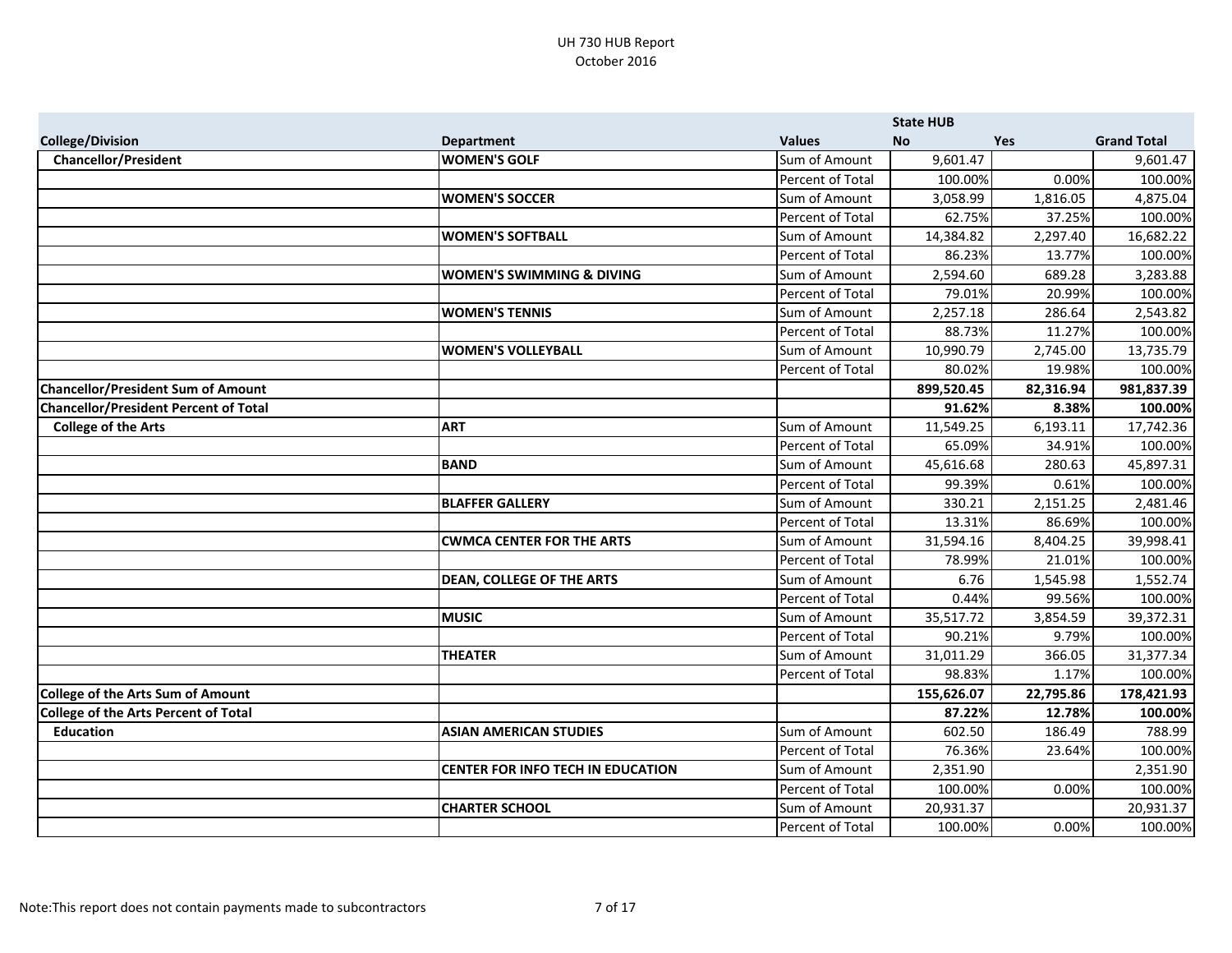|                                   |                                             |                      | <b>State HUB</b> |            |                    |
|-----------------------------------|---------------------------------------------|----------------------|------------------|------------|--------------------|
| <b>College/Division</b>           | <b>Department</b>                           | <b>Values</b>        | <b>No</b>        | <b>Yes</b> | <b>Grand Total</b> |
| <b>Education</b>                  | <b>CONSISTENCY MGMT &amp; COOP DISCIP</b>   | Sum of Amount        | 7,882.57         |            | 7,882.57           |
|                                   |                                             | Percent of Total     | 100.00%          | 0.00%      | 100.00%            |
|                                   | <b>CURRICULUM AND INSTRUCTION</b>           | Sum of Amount        | 23,327.49        | 483.43     | 23,810.92          |
|                                   |                                             | Percent of Total     | 97.97%           | 2.03%      | 100.00%            |
|                                   | <b>DEAN, EDUCATION</b>                      | Sum of Amount        | 10,477.25        | 5,136.10   | 15,613.35          |
|                                   |                                             | Percent of Total     | 67.10%           | 32.90%     | 100.00%            |
|                                   | <b>ED LEADERSHIP &amp; POLICY STUDIES</b>   | Sum of Amount        | 7.84             | 145.72     | 153.56             |
|                                   |                                             | Percent of Total     | 5.11%            | 94.89%     | 100.00%            |
|                                   | <b>PSYCH, HEALTH &amp; LEARNING SCIENCE</b> | Sum of Amount        | 5,627.85         | 3,637.36   | 9,265.21           |
|                                   |                                             | Percent of Total     | 60.74%           | 39.26%     | 100.00%            |
| <b>Education Sum of Amount</b>    |                                             |                      | 71,208.77        | 9,589.10   | 80,797.87          |
| <b>Education Percent of Total</b> |                                             |                      | 88.13%           | 11.87%     | 100.00%            |
| <b>Engineering</b>                | <b>BIOMEDICAL ENGINEERING</b>               | Sum of Amount        | 84,327.95        | 389.74     | 84,717.69          |
|                                   |                                             | Percent of Total     | 99.54%           | 0.46%      | 100.00%            |
|                                   | <b>CHEMICAL ENGINEERING</b>                 | Sum of Amount        | 76,522.04        | 1,978.86   | 78,500.90          |
|                                   |                                             | Percent of Total     | 97.48%           | 2.52%      | 100.00%            |
|                                   | <b>CIVIL ENGINEERING</b>                    | Sum of Amount        | 46,540.76        | 2,347.33   | 48,888.09          |
|                                   |                                             | Percent of Total     | 95.20%           | 4.80%      | 100.00%            |
|                                   | <b>COMPOSITE ENGR APPLICATIONS CT</b>       | Sum of Amount        | 217.87           | 545.18     | 763.05             |
|                                   |                                             | Percent of Total     | 28.55%           | 71.45%     | 100.00%            |
|                                   | <b>DEAN, ENGINEERING</b>                    | <b>Sum of Amount</b> | 144,367.13       | 18,415.99  | 162,783.12         |
|                                   |                                             | Percent of Total     | 88.69%           | 11.31%     | 100.00%            |
|                                   | <b>ELECTRICAL ENGINEERING</b>               | Sum of Amount        | 379,406.79       | 11,637.94  | 391,044.73         |
|                                   |                                             | Percent of Total     | 97.02%           | 2.98%      | 100.00%            |
|                                   | <b>ENGINEERING SERVICES</b>                 | Sum of Amount        | 9,192.41         |            | 9,192.41           |
|                                   |                                             | Percent of Total     | 100.00%          | 0.00%      | 100.00%            |
|                                   | <b>INDUSTRIAL ENGINEERING</b>               | Sum of Amount        | 369.73           | 2,004.53   | 2,374.26           |
|                                   |                                             | Percent of Total     | 15.57%           | 84.43%     | 100.00%            |
|                                   | <b>INTEGRATED BIO &amp; NANO SYSTEM</b>     | Sum of Amount        | 32,029.64        | 11.52      | 32,041.16          |
|                                   |                                             | Percent of Total     | 99.96%           | 0.04%      | 100.00%            |
|                                   | <b>MECHANICAL ENGINEERING</b>               | Sum of Amount        | 34,812.53        | 1,358.87   | 36,171.40          |
|                                   |                                             | Percent of Total     | 96.24%           | 3.76%      | 100.00%            |
|                                   | NATL CTR FOR AIRBORNE LASER MAPPING         | Sum of Amount        | 4,394.87         | 103.34     | 4,498.21           |
|                                   |                                             | Percent of Total     | 97.70%           | 2.30%      | 100.00%            |
|                                   | <b>PETROLEUM ENGINEERING</b>                | Sum of Amount        | 84,842.21        | 6,936.19   | 91,778.40          |
|                                   |                                             | Percent of Total     | 92.44%           | 7.56%      | 100.00%            |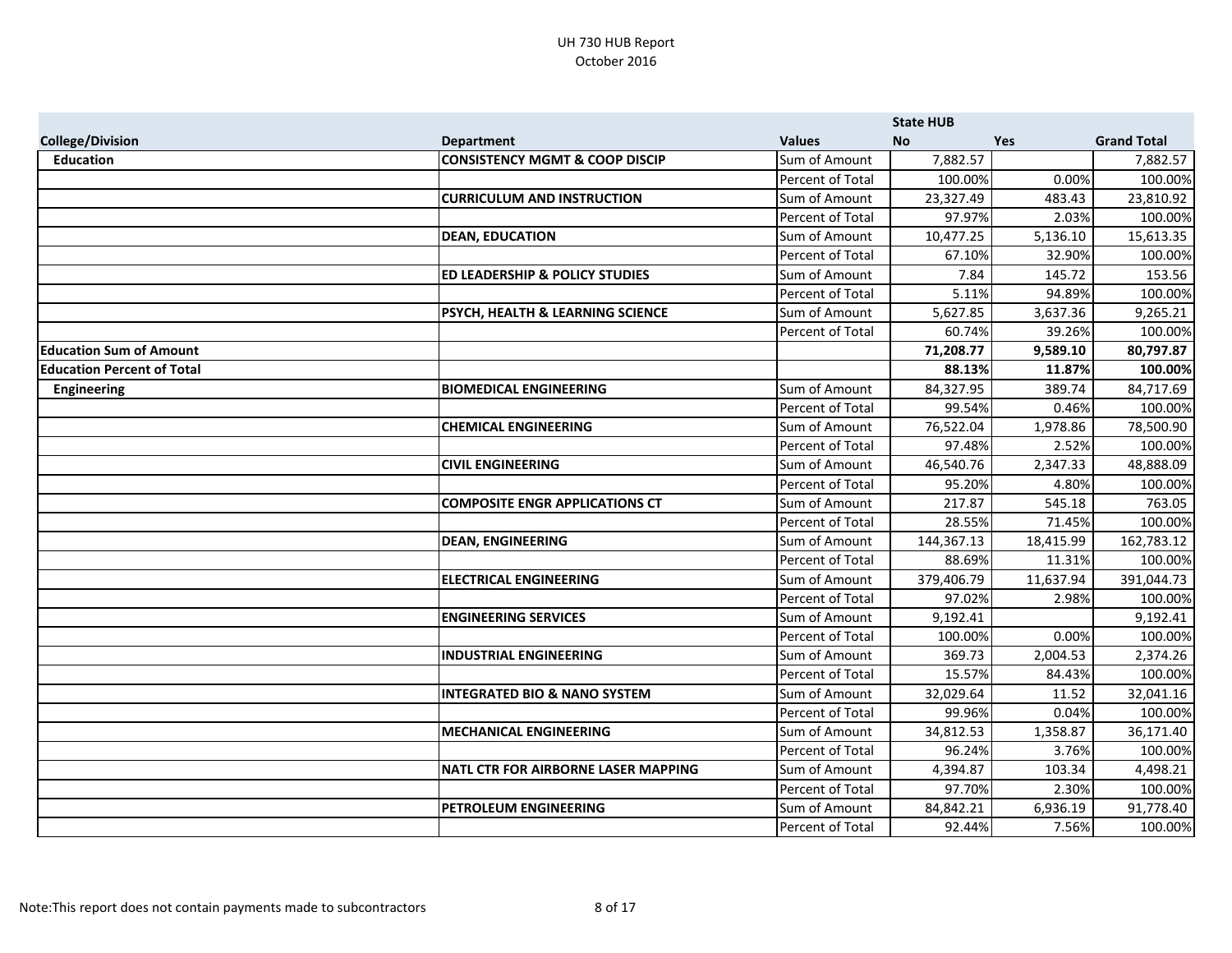|                                                         |                                           |                  | <b>State HUB</b> |           |                    |
|---------------------------------------------------------|-------------------------------------------|------------------|------------------|-----------|--------------------|
| <b>College/Division</b>                                 | <b>Department</b>                         | <b>Values</b>    | <b>No</b>        | Yes       | <b>Grand Total</b> |
| <b>Engineering</b>                                      | <b>SEVERE STORM PRED, EDU EVAC DIS</b>    | Sum of Amount    | (42.10)          |           | (42.10)            |
|                                                         |                                           | Percent of Total | 100.00%          | 0.00%     | 100.00%            |
| <b>Engineering Sum of Amount</b>                        |                                           |                  | 896,981.83       | 45,729.49 | 942,711.32         |
| <b>Engineering Percent of Total</b>                     |                                           |                  | 95.15%           | 4.85%     | 100.00%            |
| <b>Graduate College of Social Work</b>                  | <b>ADMISSIONS-GCSW</b>                    | Sum of Amount    |                  | 86.61     | 86.61              |
|                                                         |                                           | Percent of Total | 0.00%            | 100.00%   | 100.00%            |
|                                                         | <b>ALUMNI, CAREER &amp; DEVELOPMENT</b>   | Sum of Amount    | 66.75            | 90.70     | 157.45             |
|                                                         |                                           | Percent of Total | 42.39%           | 57.61%    | 100.00%            |
|                                                         | <b>CHILD &amp; FAMILY CENTER</b>          | Sum of Amount    | 5,648.13         | 44.95     | 5,693.08           |
|                                                         |                                           | Percent of Total | 99.21%           | 0.79%     | 100.00%            |
|                                                         | <b>CTR DRUG &amp; SOCIAL POLICY RESRC</b> | Sum of Amount    | 11,700.00        | 124.95    | 11,824.95          |
|                                                         |                                           | Percent of Total | 98.94%           | 1.06%     | 100.00%            |
|                                                         | <b>DEAN, SOCIAL WORK</b>                  | Sum of Amount    | 11,166.63        | 385.71    | 11,552.34          |
|                                                         |                                           | Percent of Total | 96.66%           | 3.34%     | 100.00%            |
|                                                         | <b>GCSW INFORMATION TECHNOLOGY</b>        | Sum of Amount    | 657.22           |           | 657.22             |
|                                                         |                                           | Percent of Total | 100.00%          | 0.00%     | 100.00%            |
|                                                         | <b>GCSW STUDENT SERVICES</b>              | Sum of Amount    | 1,562.00         | 66.35     | 1,628.35           |
|                                                         |                                           | Percent of Total | 95.93%           | 4.07%     | 100.00%            |
|                                                         | <b>PHD PROGRAM</b>                        | Sum of Amount    |                  | 2.03      | 2.03               |
|                                                         |                                           | Percent of Total | 0.00%            | 100.00%   | 100.00%            |
| <b>Graduate College of Social Work Sum of Amount</b>    |                                           |                  | 30,800.73        | 801.30    | 31,602.03          |
| <b>Graduate College of Social Work Percent of Total</b> |                                           |                  | 97.46%           | 2.54%     | 100.00%            |
| <b>Honors College</b>                                   | <b>DEAN, HONORS COLLEGE</b>               | Sum of Amount    | 10,940.78        | 1,226.85  | 12,167.63          |
|                                                         |                                           | Percent of Total | 89.92%           | 10.08%    | 100.00%            |
|                                                         | <b>OFFICE OF UNDERGRADUATE RESEARCH</b>   | Sum of Amount    | 76.20            | 120.56    | 196.76             |
|                                                         |                                           | Percent of Total | 38.73%           | 61.27%    | 100.00%            |
| Honors College Sum of Amount                            |                                           |                  | 11,016.98        | 1,347.41  | 12,364.39          |
| Honors College Percent of Total                         |                                           |                  | 89.10%           | 10.90%    | 100.00%            |
| <b>Hotel and Restaurant Management</b>                  | <b>DEAN, HOTEL &amp; RESTAURANT MANAG</b> | Sum of Amount    | 7,034.08         | 6,013.53  | 13,047.61          |
|                                                         |                                           | Percent of Total | 53.91%           | 46.09%    | 100.00%            |
|                                                         | <b>HOTEL AND RESTAURANT MANAGEMENT</b>    | Sum of Amount    | 69,634.43        | 18,312.99 | 87,947.42          |
|                                                         |                                           | Percent of Total | 79.18%           | 20.82%    | 100.00%            |
| <b>Hotel and Restaurant Management Sum of Amount</b>    |                                           |                  | 76,668.51        | 24,326.52 | 100,995.03         |
| Hotel and Restaurant Management Percent of Total        |                                           |                  | 75.91%           | 24.09%    | 100.00%            |
| <b>Law Center</b>                                       | <b>ALUMNI RELATIONS, LAW</b>              | Sum of Amount    | 76.95            | 768.17    | 845.12             |
|                                                         |                                           | Percent of Total | 9.11%            | 90.89%    | 100.00%            |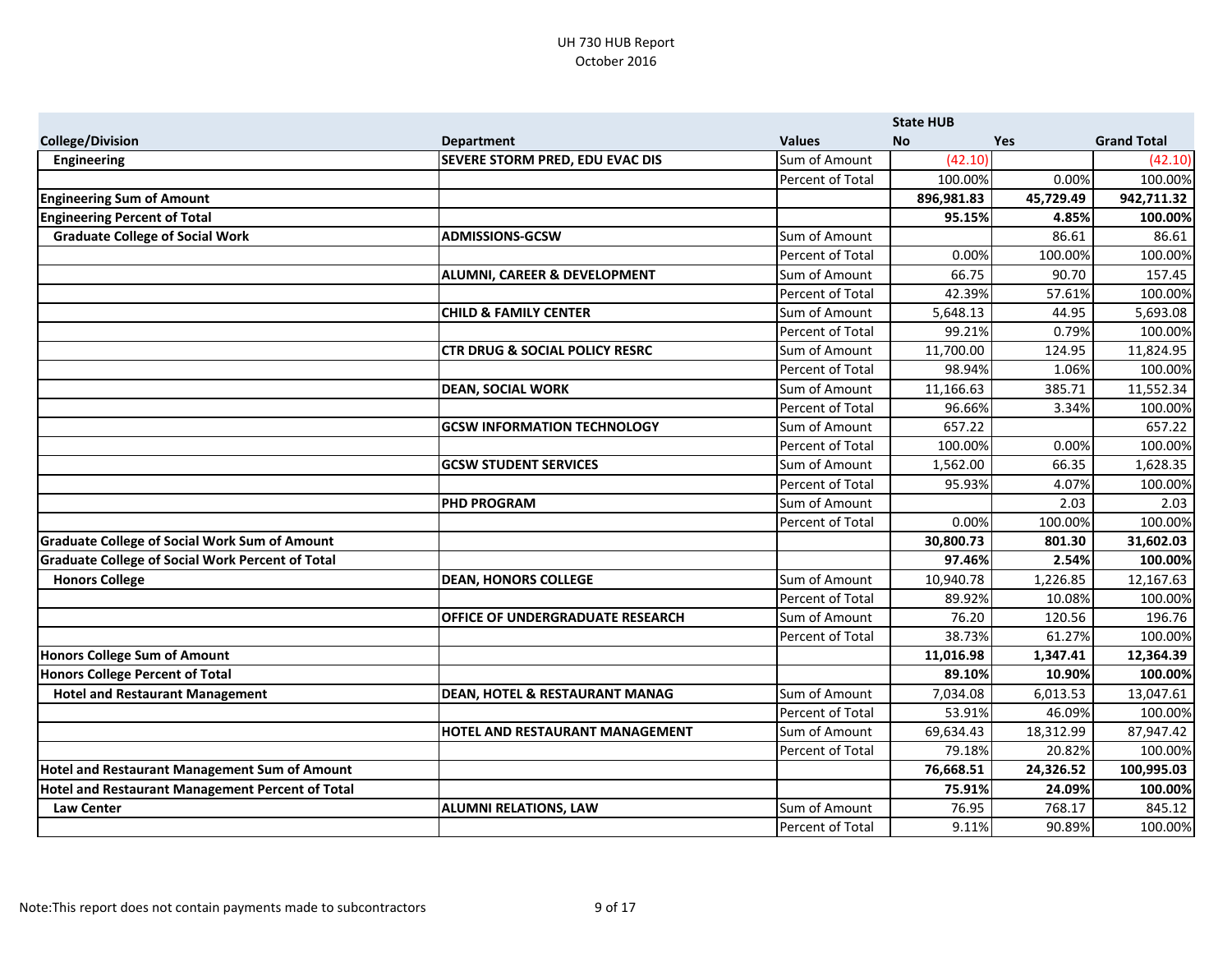|                                    |                                                |                         | <b>State HUB</b> |           |                    |
|------------------------------------|------------------------------------------------|-------------------------|------------------|-----------|--------------------|
| <b>College/Division</b>            | <b>Department</b>                              | <b>Values</b>           | <b>No</b>        | Yes       | <b>Grand Total</b> |
| <b>Law Center</b>                  | <b>BLAKELEY INSTITUTE</b>                      | Sum of Amount           | 97.82            | 425.41    | 523.23             |
|                                    |                                                | Percent of Total        | 18.70%           | 81.30%    | 100.00%            |
|                                    | <b>BUSINESS SERVICES, LAW</b>                  | Sum of Amount           | 7,971.22         | 4,404.07  | 12,375.29          |
|                                    |                                                | Percent of Total        | 64.41%           | 35.59%    | 100.00%            |
|                                    | <b>CAREER SERVICES, LAW</b>                    | Sum of Amount           | 4,486.70         | 1,904.89  | 6,391.59           |
|                                    |                                                | Percent of Total        | 70.20%           | 29.80%    | 100.00%            |
|                                    | <b>CHAIRS AND PROFESSORSHIPS, LAW</b>          | Sum of Amount           |                  | 1,113.33  | 1,113.33           |
|                                    |                                                | Percent of Total        | 0.00%            | 100.00%   | 100.00%            |
|                                    | <b>DEAN, LAW</b>                               | Sum of Amount           | 985.42           | 587.44    | 1,572.86           |
|                                    |                                                | Percent of Total        | 62.65%           | 37.35%    | 100.00%            |
|                                    | <b>FACILITIES, LAW</b>                         | Sum of Amount           | 3,043.93         | 95.54     | 3,139.47           |
|                                    |                                                | Percent of Total        | 96.96%           | 3.04%     | 100.00%            |
|                                    | <b>FACULTY SUPPORT LAW</b>                     | Sum of Amount           | 5,862.29         | 719.10    | 6,581.39           |
|                                    |                                                | Percent of Total        | 89.07%           | 10.93%    | 100.00%            |
|                                    | <b>HEALTH LAW &amp; POLICY INSTITUTE</b>       | Sum of Amount           |                  | (53.20)   | (53.20)            |
|                                    |                                                | Percent of Total        | 0.00%            | 100.00%   | 100.00%            |
|                                    | <b>INST OF HIGHER EDU &amp; GOVERNANCE LAW</b> | Sum of Amount           | 64.55            | 121.95    | 186.50             |
|                                    |                                                | Percent of Total        | 34.61%           | 65.39%    | 100.00%            |
|                                    | <b>LAW</b>                                     | Sum of Amount           | 3,370.00         |           | 3,370.00           |
|                                    |                                                | Percent of Total        | 100.00%          | 0.00%     | 100.00%            |
|                                    | <b>LAW FOUNDATION</b>                          | Sum of Amount           | 198.73           |           | 198.73             |
|                                    |                                                | Percent of Total        | 100.00%          | 0.00%     | 100.00%            |
|                                    | <b>LAW INFORMATION TECHNOLOGY</b>              | Sum of Amount           | 7,848.25         | 511.99    | 8,360.24           |
|                                    |                                                | Percent of Total        | 93.88%           | 6.12%     | 100.00%            |
|                                    | <b>LAW LIBRARY</b>                             | Sum of Amount           | 17,250.04        |           | 17,250.04          |
|                                    |                                                | <b>Percent of Total</b> | 100.00%          | 0.00%     | 100.00%            |
|                                    | LEGAL AID CLINIC, LAW                          | Sum of Amount           | 661.77           | 777.01    | 1,438.78           |
|                                    |                                                | Percent of Total        | 46.00%           | 54.00%    | 100.00%            |
|                                    | LEGAL RESEARCH & WRITING, LAW                  | Sum of Amount           | 10.00            | 1,789.21  | 1,799.21           |
|                                    |                                                | <b>Percent of Total</b> | 0.56%            | 99.44%    | 100.00%            |
|                                    | <b>STUDENT ORGANIZATION, LAW</b>               | Sum of Amount           | 855.52           | 255.86    | 1,111.38           |
|                                    |                                                | Percent of Total        | 76.98%           | 23.02%    | 100.00%            |
|                                    | <b>STUDENT SERVICES, LAW</b>                   | Sum of Amount           | 3,579.06         | 1,164.69  | 4,743.75           |
|                                    |                                                | Percent of Total        | 75.45%           | 24.55%    | 100.00%            |
| <b>Law Center Sum of Amount</b>    |                                                |                         | 56,362.25        | 14,585.46 | 70,947.71          |
| <b>Law Center Percent of Total</b> |                                                |                         | 79.44%           | 20.56%    | 100.00%            |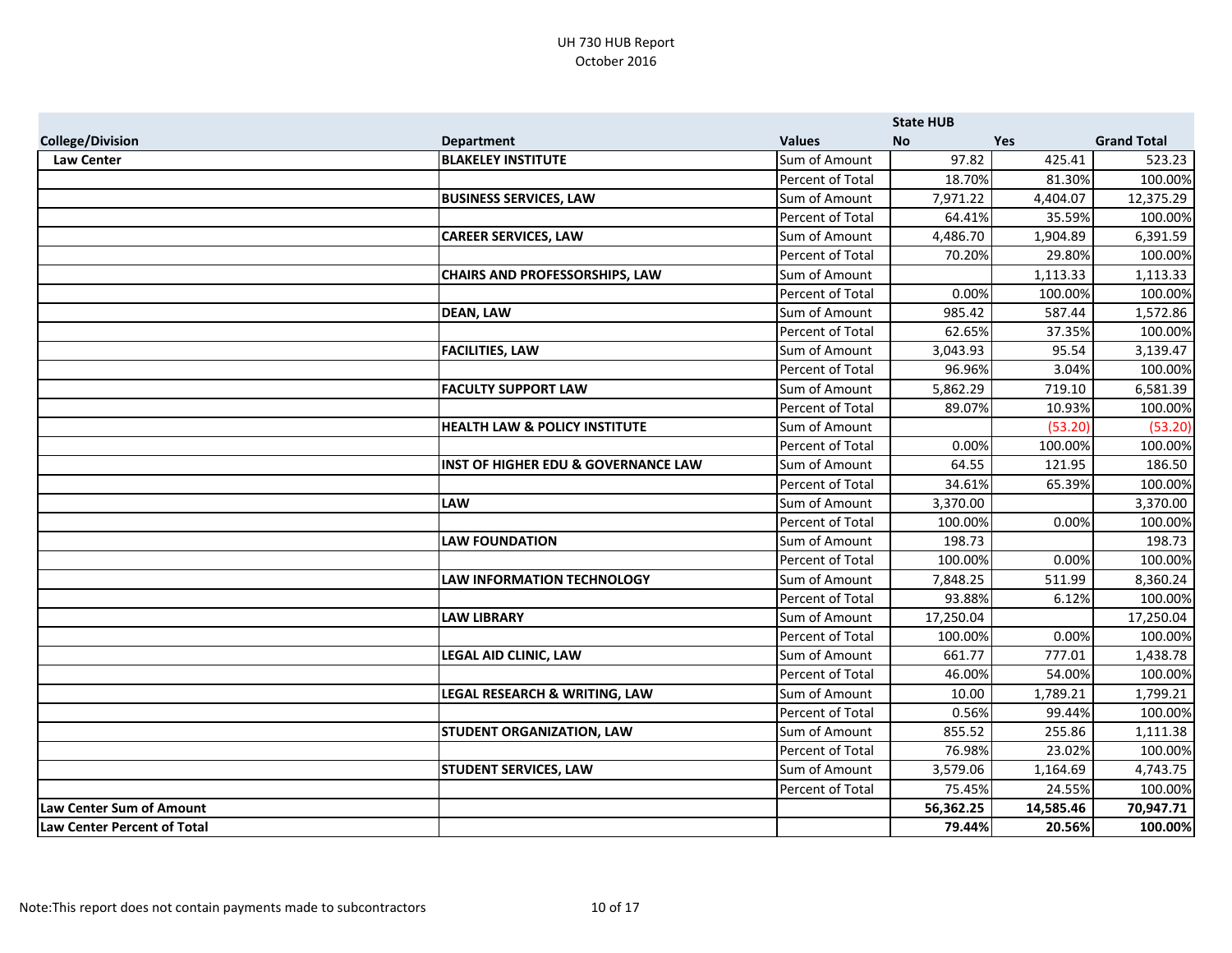|                                         |                                         |                  | <b>State HUB</b> |            |                    |
|-----------------------------------------|-----------------------------------------|------------------|------------------|------------|--------------------|
| <b>College/Division</b>                 | <b>Department</b>                       | <b>Values</b>    | <b>No</b>        | <b>Yes</b> | <b>Grand Total</b> |
| <b>Liberal Arts and Social Sciences</b> | <b>AEROSPACE STUDIES</b>                | Sum of Amount    | 393.14           | 622.66     | 1,015.80           |
|                                         |                                         | Percent of Total | 38.70%           | 61.30%     | 100.00%            |
|                                         | <b>AFRICAN-AMERICAN STUDIES</b>         | Sum of Amount    | 60.66            | 192.42     | 253.08             |
|                                         |                                         | Percent of Total | 23.97%           | 76.03%     | 100.00%            |
|                                         | <b>ARTE PUBLICO</b>                     | Sum of Amount    | 19,727.95        | 288.41     | 20,016.36          |
|                                         |                                         | Percent of Total | 98.56%           | 1.44%      | 100.00%            |
|                                         | <b>CENTER FOR PUBLIC HISTORY</b>        | Sum of Amount    | 82.80            |            | 82.80              |
|                                         |                                         | Percent of Total | 100.00%          | 0.00%      | 100.00%            |
|                                         | <b>COMMUNICATION</b>                    | Sum of Amount    | 53,917.08        | 10,631.65  | 64,548.73          |
|                                         |                                         | Percent of Total | 83.53%           | 16.47%     | 100.00%            |
|                                         | <b>COMMUNICATIONS DISORDERS</b>         | Sum of Amount    | 12,629.64        | 537.62     | 13,167.26          |
|                                         |                                         | Percent of Total | 95.92%           | 4.08%      | 100.00%            |
|                                         | <b>COMPARATIVE CULTURAL STUDIES</b>     | Sum of Amount    |                  | 2,421.19   | 2,421.19           |
|                                         |                                         | Percent of Total | 0.00%            | 100.00%    | 100.00%            |
|                                         | <b>CTR NEURO AND BIOMECH RESEARCH</b>   | Sum of Amount    | 27.76            |            | 27.76              |
|                                         |                                         | Percent of Total | 100.00%          | 0.00%      | 100.00%            |
|                                         | <b>DEAN, LIBERAL ARTS &amp; SOC SCI</b> | Sum of Amount    | 7,709.63         | 1,268.25   | 8,977.88           |
|                                         |                                         | Percent of Total | 85.87%           | 14.13%     | 100.00%            |
|                                         | <b>ECONOMICS</b>                        | Sum of Amount    | 5,442.60         | 5,223.35   | 10,665.95          |
|                                         |                                         | Percent of Total | 51.03%           | 48.97%     | 100.00%            |
|                                         | <b>ENGLISH</b>                          | Sum of Amount    | 8,897.14         | 5,528.58   | 14,425.72          |
|                                         |                                         | Percent of Total | 61.68%           | 38.32%     | 100.00%            |
|                                         | <b>HEALTH AND HUMAN PERFORMANCE</b>     | Sum of Amount    | 61,228.54        | 5,378.59   | 66,607.13          |
|                                         |                                         | Percent of Total | 91.92%           | 8.08%      | 100.00%            |
|                                         | <b>HISPANIC STUDIES</b>                 | Sum of Amount    | 1,438.05         | 619.95     | 2,058.00           |
|                                         |                                         | Percent of Total | 69.88%           | 30.12%     | 100.00%            |
|                                         | <b>HISTORY</b>                          | Sum of Amount    | 2,432.57         | 1,405.05   | 3,837.62           |
|                                         |                                         | Percent of Total | 63.39%           | 36.61%     | 100.00%            |
|                                         | <b>HOBBY CENTER FOR PUBLIC POLICY</b>   | Sum of Amount    | 10,114.20        | 692.05     | 10,806.25          |
|                                         |                                         | Percent of Total | 93.60%           | 6.40%      | 100.00%            |
|                                         | <b>MEXICAN-AMERICAN STUDIES</b>         | Sum of Amount    | 14,670.90        | 974.15     | 15,645.05          |
|                                         |                                         | Percent of Total | 93.77%           | 6.23%      | 100.00%            |
|                                         | <b>MILITARY SCIENCE</b>                 | Sum of Amount    | 238.75           |            | 238.75             |
|                                         |                                         | Percent of Total | 100.00%          | 0.00%      | 100.00%            |
|                                         | <b>MODERN AND CLASSICAL LANGUAGES</b>   | Sum of Amount    | 1,721.28         | 999.22     | 2,720.50           |
|                                         |                                         | Percent of Total | 63.27%           | 36.73%     | 100.00%            |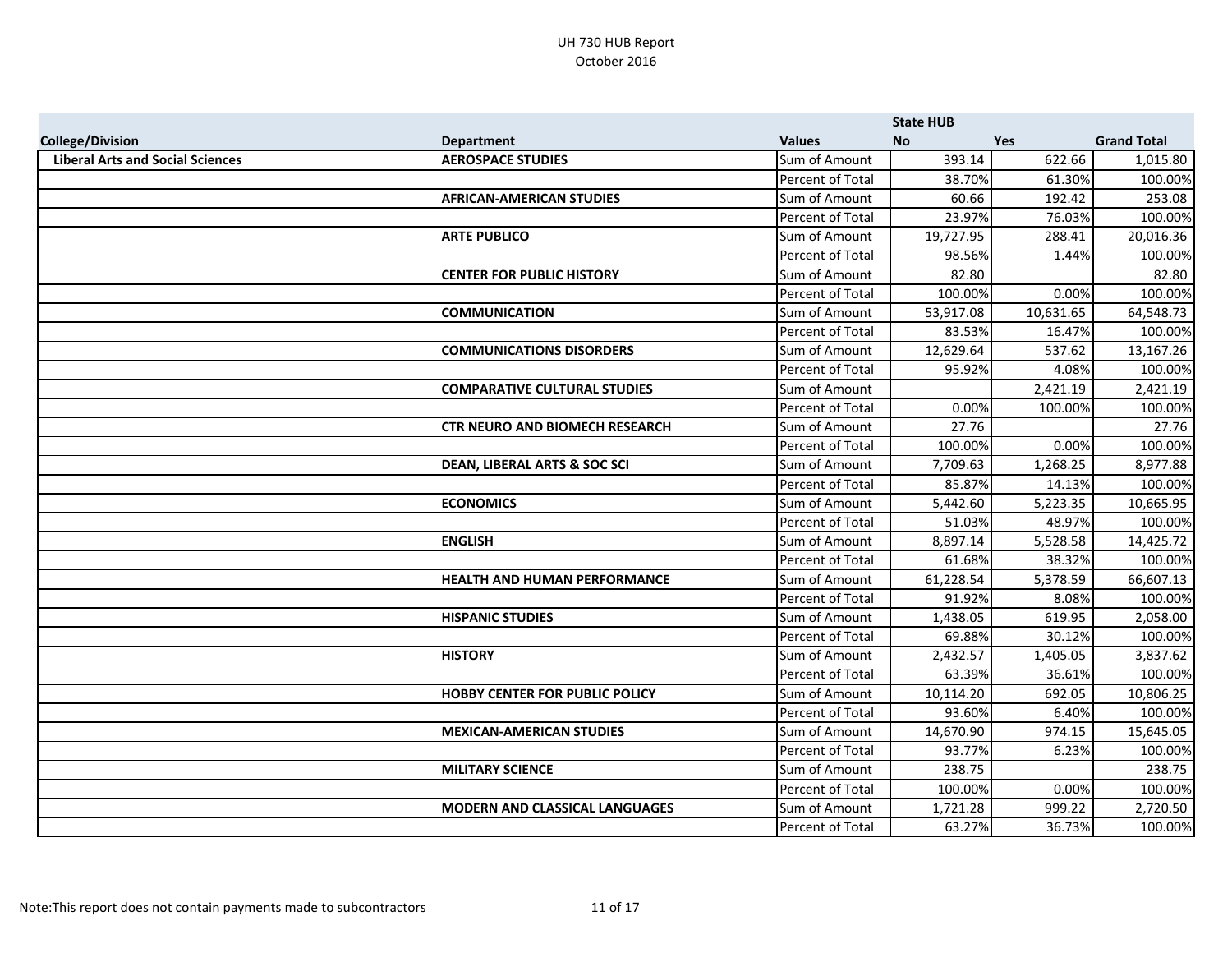|                                                          |                                                       |                      | <b>State HUB</b> |            |                    |
|----------------------------------------------------------|-------------------------------------------------------|----------------------|------------------|------------|--------------------|
| <b>College/Division</b>                                  | <b>Department</b>                                     | <b>Values</b>        | <b>No</b>        | <b>Yes</b> | <b>Grand Total</b> |
| <b>Liberal Arts and Social Sciences</b>                  | <b>PHILOSOPHY</b>                                     | Sum of Amount        | 369.11           | 68.50      | 437.61             |
|                                                          |                                                       | Percent of Total     | 84.35%           | 15.65%     | 100.00%            |
|                                                          | <b>POLITICAL SCIENCE</b>                              | <b>Sum of Amount</b> | 2,604.01         | 703.07     | 3,307.08           |
|                                                          |                                                       | Percent of Total     | 78.74%           | 21.26%     | 100.00%            |
|                                                          | <b>PSYCHOLOGY</b>                                     | Sum of Amount        | 19,749.58        | 2,802.23   | 22,551.81          |
|                                                          |                                                       | Percent of Total     | 87.57%           | 12.43%     | 100.00%            |
|                                                          | <b>PUBLIC ADMINISTRATION PROGRAM</b>                  | Sum of Amount        | 293.00           |            | 293.00             |
|                                                          |                                                       | Percent of Total     | 100.00%          | 0.00%      | 100.00%            |
|                                                          | <b>SOCIOLOGY</b>                                      | Sum of Amount        | 9,991.87         | 1,224.49   | 11,216.36          |
|                                                          |                                                       | Percent of Total     | 89.08%           | 10.92%     | 100.00%            |
|                                                          | <b>WOMEN'S STUDIES PROGRAM</b>                        | Sum of Amount        | 1,678.40         | 1,147.73   | 2,826.13           |
|                                                          |                                                       | Percent of Total     | 59.39%           | 40.61%     | 100.00%            |
| <b>Liberal Arts and Social Sciences Sum of Amount</b>    |                                                       |                      | 235,418.66       | 42,729.16  | 278,147.82         |
| <b>Liberal Arts and Social Sciences Percent of Total</b> |                                                       |                      | 84.64%           | 15.36%     | 100.00%            |
| Library                                                  | <b>UNIVERSITY LIBRARIES</b>                           | Sum of Amount        | 329,323.32       | 40,324.97  | 369,648.29         |
|                                                          |                                                       | Percent of Total     | 89.09%           | 10.91%     | 100.00%            |
| <b>Library Sum of Amount</b>                             |                                                       |                      | 329,323.32       | 40,324.97  | 369,648.29         |
| <b>Library Percent of Total</b>                          |                                                       |                      | 89.09%           | 10.91%     | 100.00%            |
| <b>Natural Science and Mathematics</b>                   | <b>BIOLOGY &amp; BIOCHEMISTRY</b>                     | Sum of Amount        | 169,886.26       | 1,428.09   | 171,314.35         |
|                                                          |                                                       | Percent of Total     | 99.17%           | 0.83%      | 100.00%            |
|                                                          | <b>CHEMISTRY</b>                                      | Sum of Amount        | 136,520.85       | 3,279.86   | 139,800.71         |
|                                                          |                                                       | Percent of Total     | 97.65%           | 2.35%      | 100.00%            |
|                                                          | <b>COMPUTER SCIENCE</b>                               | Sum of Amount        | 12,300.06        | 980.05     | 13,280.11          |
|                                                          |                                                       | Percent of Total     | 92.62%           | 7.38%      | 100.00%            |
|                                                          | <b>CTR FOR NUCLEAR RECEPTORS &amp; CELL SIGNALING</b> | <b>Sum of Amount</b> | 56,765.06        | 1,505.10   | 58,270.16          |
|                                                          |                                                       | Percent of Total     | 97.42%           | 2.58%      | 100.00%            |
|                                                          | <b>DEAN, NATURAL SCIENCE &amp; MATHE</b>              | Sum of Amount        | 19,627.23        | 1,167.57   | 20,794.80          |
|                                                          |                                                       | Percent of Total     | 94.39%           | 5.61%      | 100.00%            |
|                                                          | <b>EARTH AND ATMOSPHERIC SCIENCES</b>                 | Sum of Amount        | 48,486.22        | 2,686.98   | 51,173.20          |
|                                                          |                                                       | Percent of Total     | 94.75%           | 5.25%      | 100.00%            |
|                                                          | <b>HOUSTON COASTAL CENTER</b>                         | Sum of Amount        | 141.71           |            | 141.71             |
|                                                          |                                                       | Percent of Total     | 100.00%          | 0.00%      | 100.00%            |
|                                                          | <b>MATHEMATICS</b>                                    | Sum of Amount        | 22,424.41        | 2,940.20   | 25,364.61          |
|                                                          |                                                       | Percent of Total     | 88.41%           | 11.59%     | 100.00%            |
|                                                          | <b>PHYSICS</b>                                        | Sum of Amount        | 31,850.10        | 945.88     | 32,795.98          |
|                                                          |                                                       | Percent of Total     | 97.12%           | 2.88%      | 100.00%            |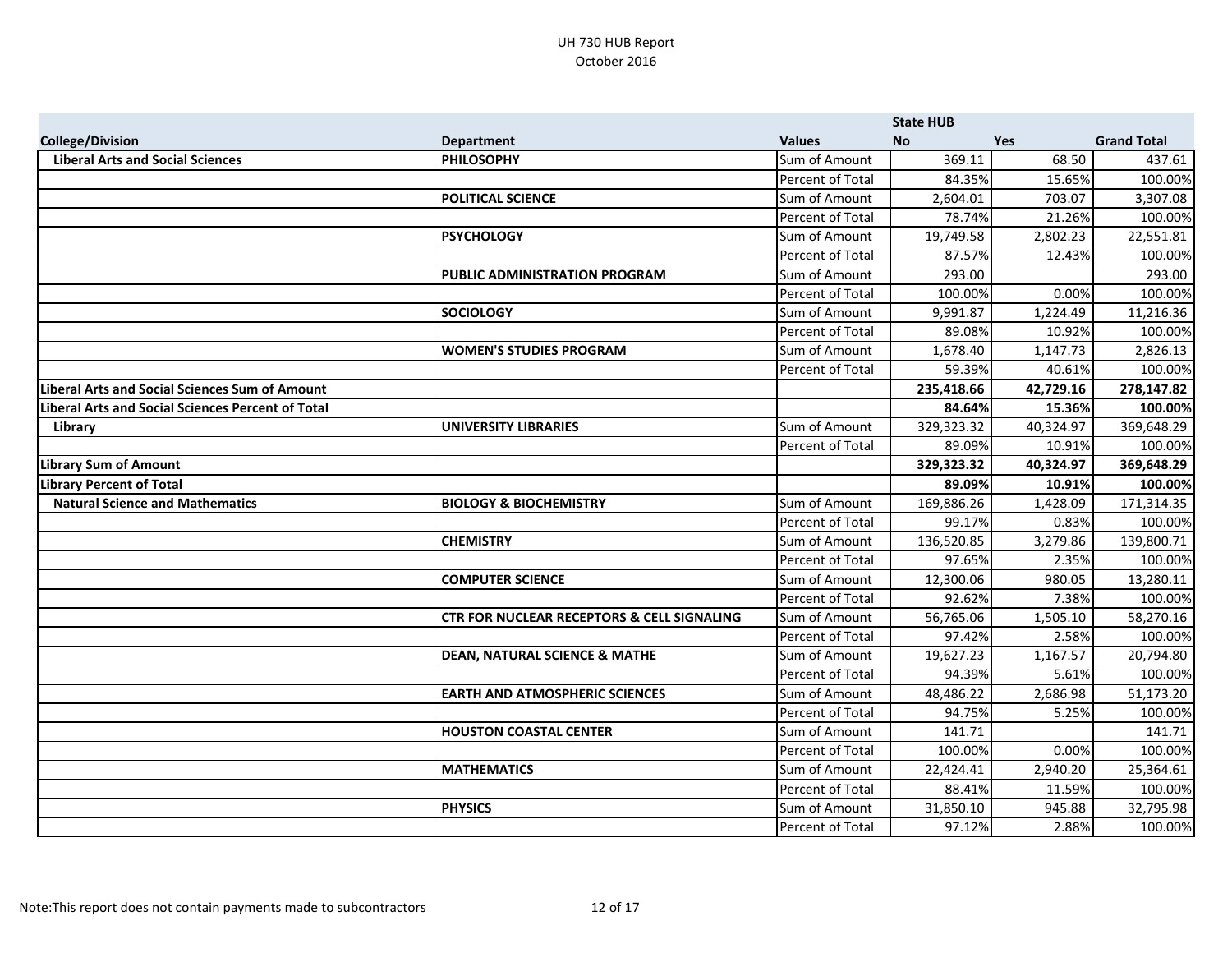|                                                  |                                                     |                  | <b>State HUB</b> |            |                    |
|--------------------------------------------------|-----------------------------------------------------|------------------|------------------|------------|--------------------|
| <b>College/Division</b>                          | <b>Department</b>                                   | <b>Values</b>    | <b>No</b>        | <b>Yes</b> | <b>Grand Total</b> |
| Natural Science and Mathematics Sum of Amount    |                                                     |                  | 498,001.90       | 14,933.73  | 512,935.63         |
| Natural Science and Mathematics Percent of Total |                                                     |                  | 97.09%           | 2.91%      | 100.00%            |
| <b>Optometry</b>                                 | <b>DEAN, OPTOMETRY</b>                              | Sum of Amount    | 44,577.45        | 3,524.80   | 48,102.25          |
|                                                  |                                                     | Percent of Total | 92.67%           | 7.33%      | 100.00%            |
|                                                  | <b>OPT VISION SCIENCES</b>                          | Sum of Amount    | 37,774.26        | 529.92     | 38,304.18          |
|                                                  |                                                     | Percent of Total | 98.62%           | 1.38%      | 100.00%            |
|                                                  | <b>OPTOMETRY CLINIC</b>                             | Sum of Amount    | 289,168.25       | 58,029.43  | 347,197.68         |
|                                                  |                                                     | Percent of Total | 83.29%           | 16.71%     | 100.00%            |
| <b>Optometry Sum of Amount</b>                   |                                                     |                  | 371,519.96       | 62,084.15  | 433,604.11         |
| <b>Optometry Percent of Total</b>                |                                                     |                  | 85.68%           | 14.32%     | 100.00%            |
| Pharmacy                                         | <b>DEAN, PHARMACY</b>                               | Sum of Amount    | 27,024.93        | 3,521.16   | 30,546.09          |
|                                                  |                                                     | Percent of Total | 88.47%           | 11.53%     | 100.00%            |
|                                                  | <b>EXPERIENTIAL PROGRAMS</b>                        | Sum of Amount    | 28,370.30        | 2,690.80   | 31,061.10          |
|                                                  |                                                     | Percent of Total | 91.34%           | 8.66%      | 100.00%            |
|                                                  | PHAR HEALTH OUTCOMES & POLICY                       | Sum of Amount    | 344.20           |            | 344.20             |
|                                                  |                                                     | Percent of Total | 100.00%          | 0.00%      | 100.00%            |
|                                                  | PHARM PRACTICE & TRANS RESEARCH                     | Sum of Amount    | 37,618.28        | 4,871.91   | 42,490.19          |
|                                                  |                                                     | Percent of Total | 88.53%           | 11.47%     | 100.00%            |
|                                                  | PHARMACOLOGICAL & PHARMACEUTIC                      | Sum of Amount    | 157,237.24       | 3,121.14   | 160,358.38         |
|                                                  |                                                     | Percent of Total | 98.05%           | 1.95%      | 100.00%            |
|                                                  | <b>STUDENT SERVICES PHARMACY</b>                    | Sum of Amount    | 6,357.51         | 961.54     | 7,319.05           |
|                                                  |                                                     | Percent of Total | 86.86%           | 13.14%     | 100.00%            |
| Pharmacy Sum of Amount                           |                                                     |                  | 256,952.46       | 15,166.55  | 272,119.01         |
| <b>Pharmacy Percent of Total</b>                 |                                                     |                  | 94.43%           | 5.57%      | 100.00%            |
| Research                                         | <b>ADVANCED MANUFACTURING INSTITUTE (AMI)</b>       | Sum of Amount    | 58,218.79        |            | 58,218.79          |
|                                                  |                                                     | Percent of Total | 100.00%          | 0.00%      | 100.00%            |
|                                                  | <b>ANIMAL CARE OPERATIONS</b>                       | Sum of Amount    | 39,870.81        | 2,048.00   | 41,918.81          |
|                                                  |                                                     | Percent of Total | 95.11%           | 4.89%      | 100.00%            |
|                                                  | <b>BUSINESS OPERATIONS &amp; IT</b>                 | Sum of Amount    | 30,618.22        | 368.80     | 30,987.02          |
|                                                  |                                                     | Percent of Total | 98.81%           | 1.19%      | 100.00%            |
|                                                  | <b>CENTER FOR ADVANCED COMPUTING &amp; DATA SYS</b> | Sum of Amount    | 817.67           | 5,051.50   | 5,869.17           |
|                                                  |                                                     | Percent of Total | 13.93%           | 86.07%     | 100.00%            |
|                                                  | <b>CENTER FOR ADVANCED MATERIALS</b>                | Sum of Amount    | 4,963.60         |            | 4,963.60           |
|                                                  |                                                     | Percent of Total | 100.00%          | 0.00%      | 100.00%            |
|                                                  | <b>DOR COMMUNICATIONS</b>                           | Sum of Amount    | 545.99           | 9,255.00   | 9,800.99           |
|                                                  |                                                     | Percent of Total | 5.57%            | 94.43%     | 100.00%            |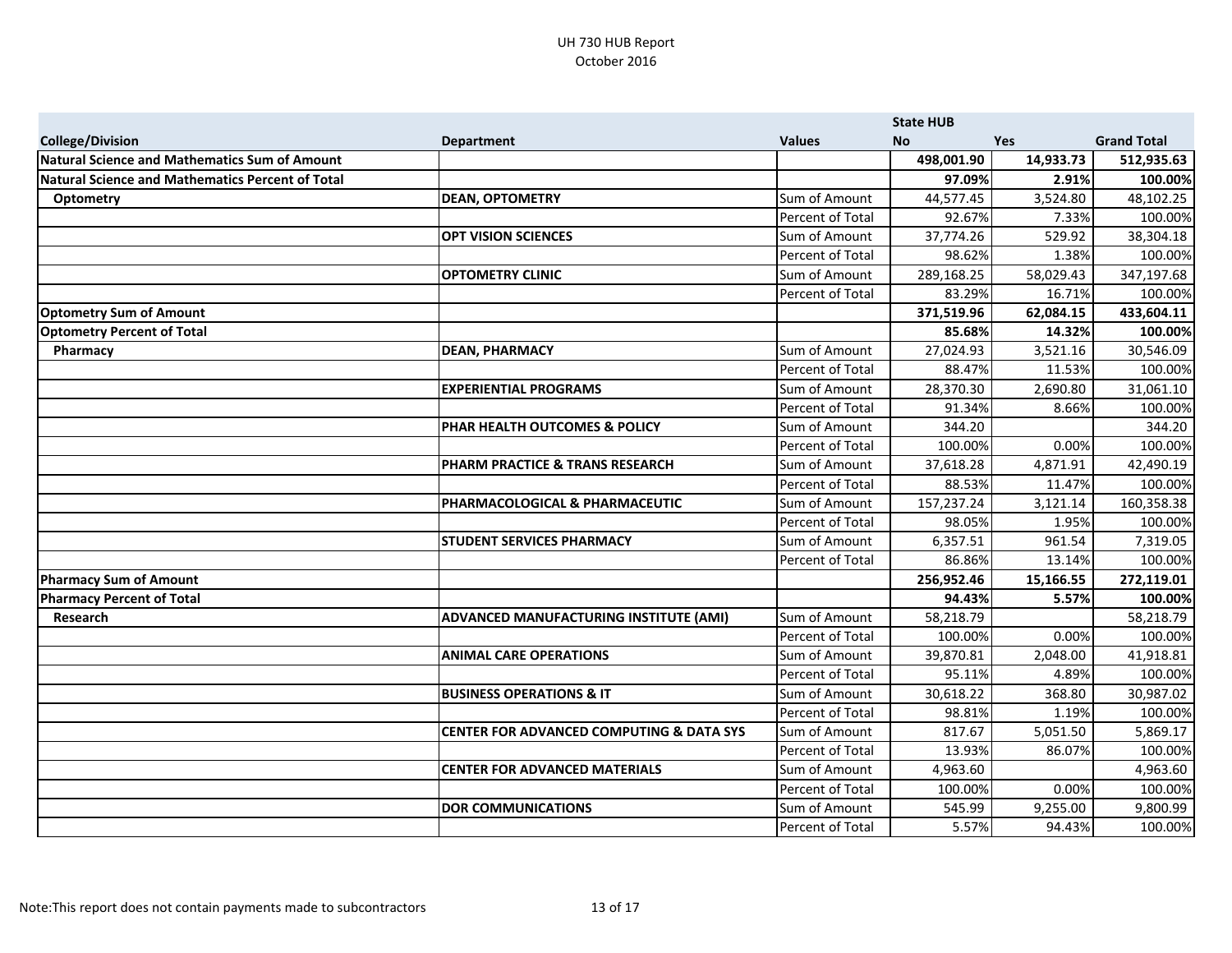|                                           |                                                |                      | <b>State HUB</b> |           |                    |
|-------------------------------------------|------------------------------------------------|----------------------|------------------|-----------|--------------------|
| <b>College/Division</b>                   | <b>Department</b>                              | <b>Values</b>        | <b>No</b>        | Yes       | <b>Grand Total</b> |
| Research                                  | <b>ENVIRONMENT HEALTH &amp; LIFE SAFETY</b>    | Sum of Amount        | 3,395.30         | 32.62     | 3,427.92           |
|                                           |                                                | Percent of Total     | 99.05%           | 0.95%     | 100.00%            |
|                                           | <b>GRANT DEVELOPMENT</b>                       | <b>Sum of Amount</b> | 1,220.41         |           | 1,220.41           |
|                                           |                                                | Percent of Total     | 100.00%          | 0.00%     | 100.00%            |
|                                           | <b>GRANTS AND CONTRACTS</b>                    | Sum of Amount        | 9,104.87         | 348.38    | 9,453.25           |
|                                           |                                                | Percent of Total     | 96.31%           | 3.69%     | 100.00%            |
|                                           | <b>OFFICE OF INTELLECTUAL PROPERTY MGMT</b>    | Sum of Amount        | 74,284.73        | 91.46     | 74,376.19          |
|                                           |                                                | Percent of Total     | 99.88%           | 0.12%     | 100.00%            |
|                                           | <b>RESEARCH</b>                                | Sum of Amount        | 81,209.49        | 2,601.93  | 83,811.42          |
|                                           |                                                | Percent of Total     | 96.90%           | 3.10%     | 100.00%            |
|                                           | <b>RESEARCH INVESTMENT FUND</b>                | Sum of Amount        | 303,386.81       |           | 303,386.81         |
|                                           |                                                | Percent of Total     | 100.00%          | 0.00%     | 100.00%            |
|                                           | <b>RESEARCH POLICIES/COMPLIANCE/COMMITTEES</b> | <b>Sum of Amount</b> | 987.26           | 63.17     | 1,050.43           |
|                                           |                                                | Percent of Total     | 93.99%           | 6.01%     | 100.00%            |
|                                           | <b>TIMES</b>                                   | Sum of Amount        | 103,122.07       | 3,672.26  | 106,794.33         |
|                                           |                                                | Percent of Total     | 96.56%           | 3.44%     | 100.00%            |
|                                           | TX CTR SUPERCONDUCTIVITY AT UH                 | Sum of Amount        | 62,349.47        | 78.01     | 62,427.48          |
|                                           |                                                | Percent of Total     | 99.88%           | 0.12%     | 100.00%            |
|                                           | <b>TX OBESITY RESEARCH CENTER</b>              | Sum of Amount        | 8,592.39         |           | 8,592.39           |
|                                           |                                                | Percent of Total     | 100.00%          | 0.00%     | 100.00%            |
|                                           | UH SEQUENCING CORE FACILITY                    | Sum of Amount        | 28,400.00        |           | 28,400.00          |
|                                           |                                                | Percent of Total     | 100.00%          | 0.00%     | 100.00%            |
| <b>Research Sum of Amount</b>             |                                                |                      | 811,087.88       | 23,611.13 | 834,699.01         |
| <b>Research Percent of Total</b>          |                                                |                      | 97.17%           | 2.83%     | 100.00%            |
| <b>School of Nursing</b>                  | <b>DEAN, SCHOOL OF NURSING</b>                 | Sum of Amount        | 21,138.76        | 432.66    | 21,571.42          |
|                                           |                                                | Percent of Total     | 97.99%           | 2.01%     | 100.00%            |
| <b>School of Nursing Sum of Amount</b>    |                                                |                      | 21,138.76        | 432.66    | 21,571.42          |
| <b>School of Nursing Percent of Total</b> |                                                |                      | 97.99%           | 2.01%     | 100.00%            |
| <b>Student Affairs</b>                    | <b>ADMISSIONS</b>                              | Sum of Amount        | 24,295.04        | 11,705.68 | 36,000.72          |
|                                           |                                                | Percent of Total     | 67.48%           | 32.52%    | 100.00%            |
|                                           | <b>CAMPUS RECREATION</b>                       | Sum of Amount        | 25,701.69        |           | 25,701.69          |
|                                           |                                                | Percent of Total     | 100.00%          | 0.00%     | 100.00%            |
|                                           | <b>CAMPUS SOLUTIONS SERVICES</b>               | Sum of Amount        | 35,690.37        | 15,719.17 | 51,409.54          |
|                                           |                                                | Percent of Total     | 69.42%           | 30.58%    | 100.00%            |
|                                           | <b>CENTER FOR DIVERSITY &amp; INCLUSION</b>    | Sum of Amount        | 1,723.69         | 197.86    | 1,921.55           |
|                                           |                                                | Percent of Total     | 89.70%           | 10.30%    | 100.00%            |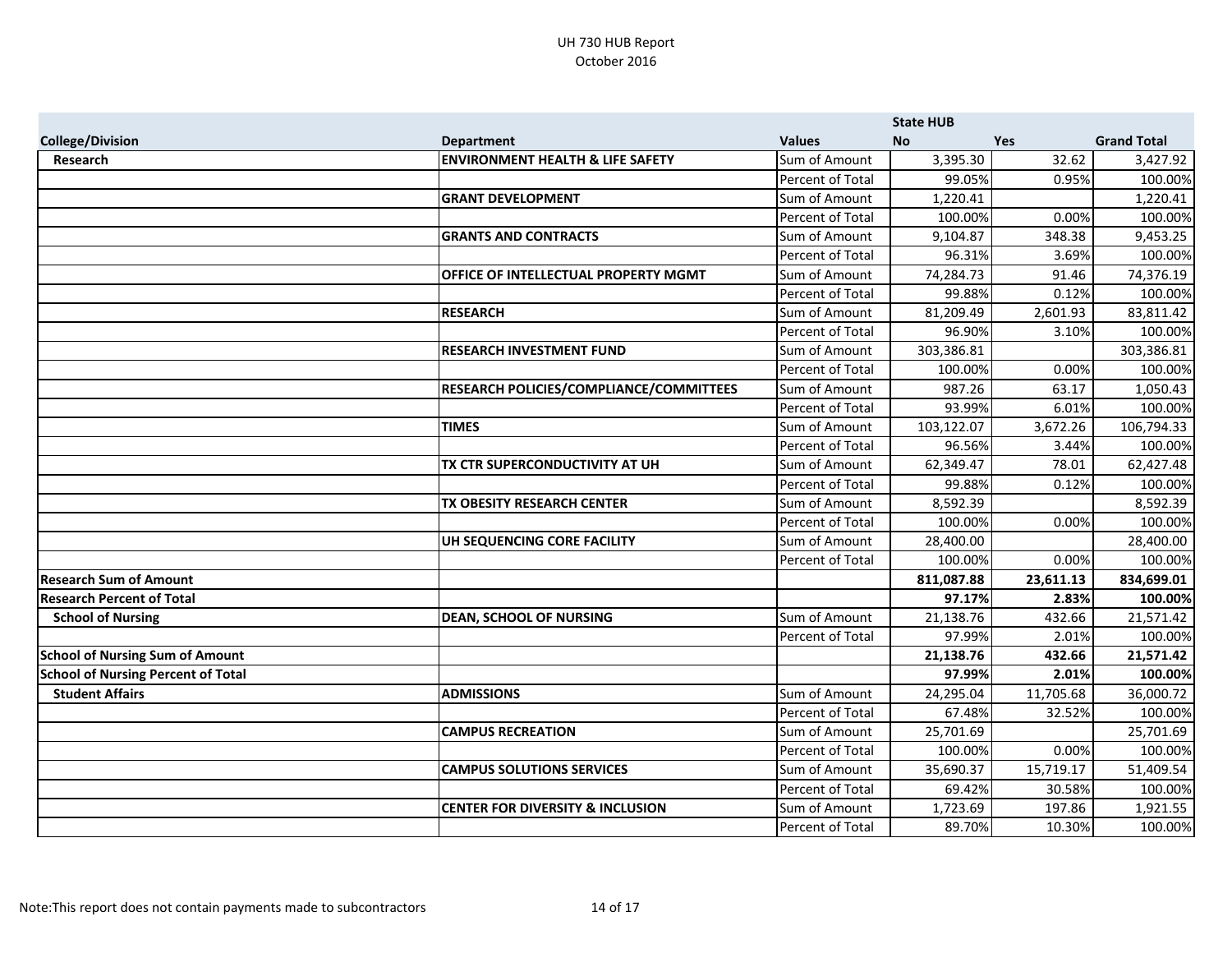|                         |                                                  |                      | <b>State HUB</b> |            |                    |
|-------------------------|--------------------------------------------------|----------------------|------------------|------------|--------------------|
| <b>College/Division</b> | <b>Department</b>                                | <b>Values</b>        | <b>No</b>        | <b>Yes</b> | <b>Grand Total</b> |
| <b>Student Affairs</b>  | <b>CENTER FOR FRATERNITY &amp; SORORITY LIFE</b> | Sum of Amount        | 2,586.84         | 119.04     | 2,705.88           |
|                         |                                                  | Percent of Total     | 95.60%           | 4.40%      | 100.00%            |
|                         | <b>CENTER FOR STUDENT INVOLVEMENT</b>            | Sum of Amount        | 21,654.40        | 334.01     | 21,988.41          |
|                         |                                                  | Percent of Total     | 98.48%           | 1.52%      | 100.00%            |
|                         | <b>CENTER FOR STUDENT MEDIA</b>                  | Sum of Amount        | 23,992.72        | 255.74     | 24,248.46          |
|                         |                                                  | Percent of Total     | 98.95%           | 1.05%      | 100.00%            |
|                         | <b>CENTER FOR STUDENTS W/DISABILITIES</b>        | Sum of Amount        | 101,022.76       | 71,414.61  | 172,437.37         |
|                         |                                                  | Percent of Total     | 58.59%           | 41.41%     | 100.00%            |
|                         | <b>CHILDREN'S LEARNING CENTER</b>                | Sum of Amount        | 13,310.09        | 1,838.41   | 15,148.50          |
|                         |                                                  | Percent of Total     | 87.86%           | 12.14%     | 100.00%            |
|                         | <b>COUNSELING AND PSYCH SVCS</b>                 | <b>Sum of Amount</b> | 836.04           | 1,674.36   | 2,510.40           |
|                         |                                                  | Percent of Total     | 33.30%           | 66.70%     | 100.00%            |
|                         | <b>DEAN OF STUDENTS</b>                          | Sum of Amount        | 2,196.59         | 43.16      | 2,239.75           |
|                         |                                                  | Percent of Total     | 98.07%           | 1.93%      | 100.00%            |
|                         | <b>ENROLLMENT MANAGEMENT SERVICES</b>            | Sum of Amount        | 153,509.55       |            | 153,509.55         |
|                         |                                                  | Percent of Total     | 100.00%          | 0.00%      | 100.00%            |
|                         | <b>LGBTQ RESOURCE CENTER</b>                     | Sum of Amount        | 4,044.71         |            | 4,044.71           |
|                         |                                                  | Percent of Total     | 100.00%          | 0.00%      | 100.00%            |
|                         | <b>OFFICE OF THE UNIVERSITY REGISTRAR</b>        | Sum of Amount        | 1,814.61         | 949.15     | 2,763.76           |
|                         |                                                  | Percent of Total     | 65.66%           | 34.34%     | 100.00%            |
|                         | <b>RELIGION CENTER</b>                           | Sum of Amount        | 1,279.04         | 2,149.98   | 3,429.02           |
|                         |                                                  | Percent of Total     | 37.30%           | 62.70%     | 100.00%            |
|                         | <b>SCHOLARSHIPS AND FINANCIAL AID</b>            | Sum of Amount        | 237.72           | 30,602.31  | 30,840.03          |
|                         |                                                  | Percent of Total     | 0.77%            | 99.23%     | 100.00%            |
|                         | <b>STU COMMUNICATION &amp; MARKETING</b>         | Sum of Amount        | 209.05           |            | 209.05             |
|                         |                                                  | Percent of Total     | 100.00%          | 0.00%      | 100.00%            |
|                         | <b>STUDENT AFFAIRS</b>                           | Sum of Amount        | 2,933.43         | 482.25     | 3,415.68           |
|                         |                                                  | Percent of Total     | 85.88%           | 14.12%     | 100.00%            |
|                         | <b>STUDENT AFFAIRS BUSINESS SERVICES</b>         | Sum of Amount        | 765.00           | 767.37     | 1,532.37           |
|                         |                                                  | Percent of Total     | 49.92%           | 50.08%     | 100.00%            |
|                         | <b>STUDENT AFFAIRS IT SERVICES</b>               | Sum of Amount        | 1,064.15         | 19,916.43  | 20,980.58          |
|                         |                                                  | Percent of Total     | 5.07%            | 94.93%     | 100.00%            |
|                         | <b>STUDENT CENTER</b>                            | Sum of Amount        | 53,553.14        | 4,390.17   | 57,943.31          |
|                         |                                                  | Percent of Total     | 92.42%           | 7.58%      | 100.00%            |
|                         | <b>STUDENT HEALTH CENTER</b>                     | Sum of Amount        | 12,875.48        | 14,888.80  | 27,764.28          |
|                         |                                                  | Percent of Total     | 46.37%           | 53.63%     | 100.00%            |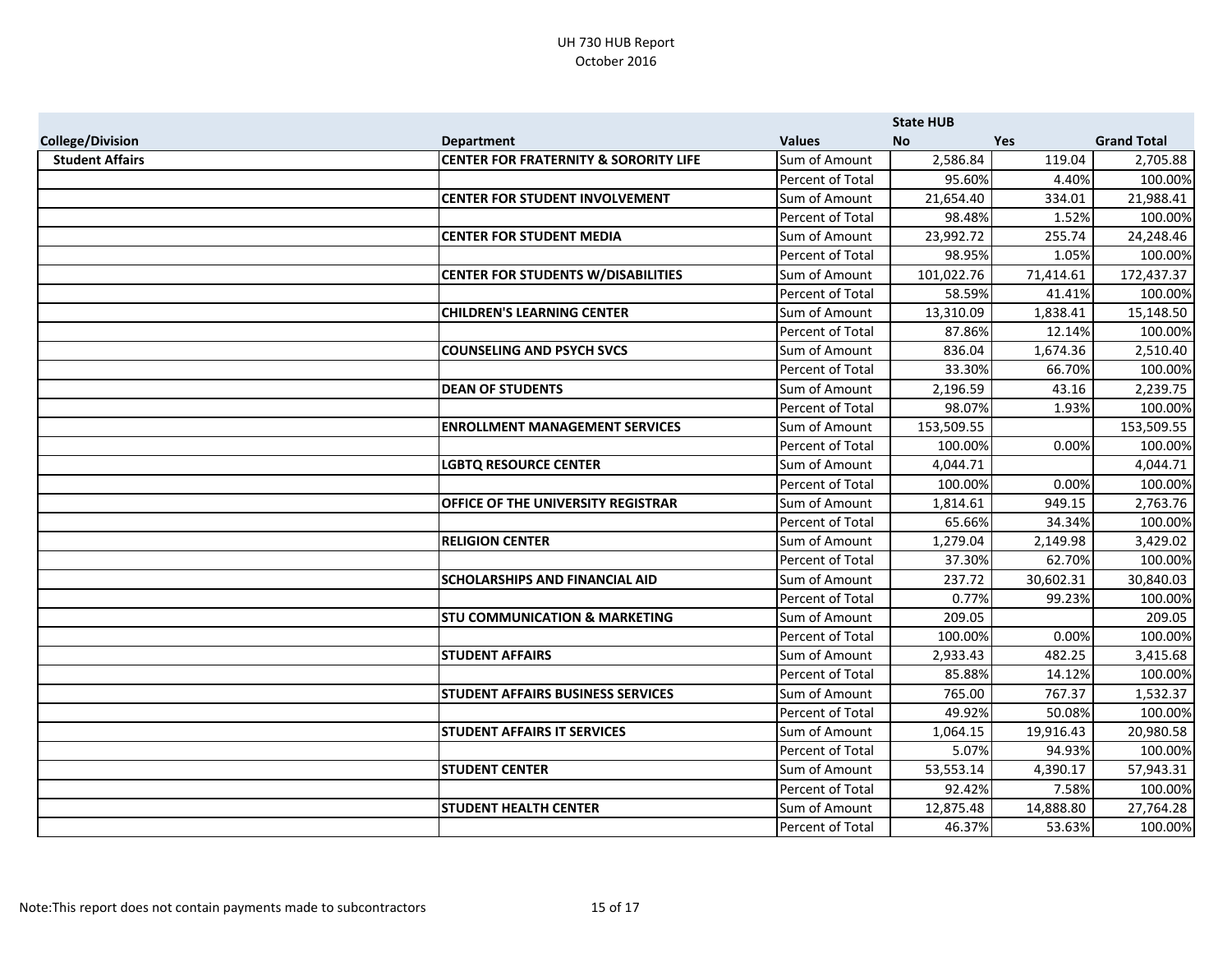|                                         |                                                 |                      | <b>State HUB</b> |            |                    |
|-----------------------------------------|-------------------------------------------------|----------------------|------------------|------------|--------------------|
| <b>College/Division</b>                 | <b>Department</b>                               | <b>Values</b>        | <b>No</b>        | <b>Yes</b> | <b>Grand Total</b> |
| <b>Student Affairs</b>                  | <b>STUDENT HOUSING - RESID LIFE</b>             | Sum of Amount        | 44,199.53        | 3,021.24   | 47,220.77          |
|                                         |                                                 | Percent of Total     | 93.60%           | 6.40%      | 100.00%            |
|                                         | UNIVERSITY CAREER SERVICES                      | Sum of Amount        | 3,900.33         | 739.44     | 4,639.77           |
|                                         |                                                 | Percent of Total     | 84.06%           | 15.94%     | 100.00%            |
|                                         | URBAN EXPERIENCE VPSA                           | Sum of Amount        | 1,587.22         |            | 1,587.22           |
|                                         |                                                 | Percent of Total     | 100.00%          | 0.00%      | 100.00%            |
|                                         | <b>VETERAN SERVICES</b>                         | Sum of Amount        | 863.61           |            | 863.61             |
|                                         |                                                 | Percent of Total     | 100.00%          | 0.00%      | 100.00%            |
|                                         | <b>WELLNESS CENTER</b>                          | Sum of Amount        | 1,550.96         |            | 1,550.96           |
|                                         |                                                 | Percent of Total     | 100.00%          | 0.00%      | 100.00%            |
|                                         | WOMEN & GENDER RESOURCE CENTER                  | Sum of Amount        |                  | 250.28     | 250.28             |
|                                         |                                                 | Percent of Total     | 0.00%            | 100.00%    | 100.00%            |
| <b>Student Affairs Sum of Amount</b>    |                                                 |                      | 537,397.76       | 181,459.46 | 718,857.22         |
| <b>Student Affairs Percent of Total</b> |                                                 |                      | 74.76%           | 25.24%     | 100.00%            |
| <b>Technology</b>                       | <b>CENTER FOR TECHNOLOGY LITERACY</b>           | Sum of Amount        |                  | 3,492.45   | 3,492.45           |
|                                         |                                                 | Percent of Total     | 0.00%            | 100.00%    | 100.00%            |
|                                         | CONSTRUCTION MANAGEMENT                         | Sum of Amount        | 3,466.68         |            | 3,466.68           |
|                                         |                                                 | Percent of Total     | 100.00%          | 0.00%      | 100.00%            |
|                                         | <b>CTR FOR INFO SCRTY, RES &amp; EDU</b>        | Sum of Amount        | 467.01           |            | 467.01             |
|                                         |                                                 | Percent of Total     | 100.00%          | 0.00%      | 100.00%            |
|                                         | <b>DEAN, TECHNOLOGY</b>                         | <b>Sum of Amount</b> | 28,197.02        | 5,559.09   | 33,756.11          |
|                                         |                                                 | Percent of Total     | 83.53%           | 16.47%     | 100.00%            |
|                                         | <b>ENGINEERING TECHNOLOGY</b>                   | Sum of Amount        | 169,380.09       | 6,290.71   | 175,670.80         |
|                                         |                                                 | Percent of Total     | 96.42%           | 3.58%      | 100.00%            |
|                                         | <b>HUMAN DEVELOP AND CONSUMER SCI</b>           | Sum of Amount        | 1,169.71         | 861.87     | 2,031.58           |
|                                         |                                                 | Percent of Total     | 57.58%           | 42.42%     | 100.00%            |
|                                         | <b>INFORMATION &amp; LOGISTICS TECH</b>         | Sum of Amount        | 619.83           | 2,944.42   | 3,564.25           |
|                                         |                                                 | Percent of Total     | 17.39%           | 82.61%     | 100.00%            |
| <b>Technology Sum of Amount</b>         |                                                 |                      | 203,300.34       | 19,148.54  | 222,448.88         |
| <b>Technology Percent of Total</b>      |                                                 |                      | 91.39%           | 8.61%      | 100.00%            |
| Univ Marketing, Comm & Media Rel        | <b>MARKETING-UNIV MKT, COMM &amp; MEDIA REL</b> | Sum of Amount        | 31,852.74        | 4,037.17   | 35,889.91          |
|                                         |                                                 | Percent of Total     | 88.75%           | 11.25%     | 100.00%            |
|                                         | <b>MEDIA RELATIONS</b>                          | Sum of Amount        | 259.36           |            | 259.36             |
|                                         |                                                 | Percent of Total     | 100.00%          | 0.00%      | 100.00%            |
|                                         | VC/VP UNIV MKTG, COMM & MEDIA REL               | Sum of Amount        | 5,893.82         | 3,095.40   | 8,989.22           |
|                                         |                                                 | Percent of Total     | 65.57%           | 34.43%     | 100.00%            |